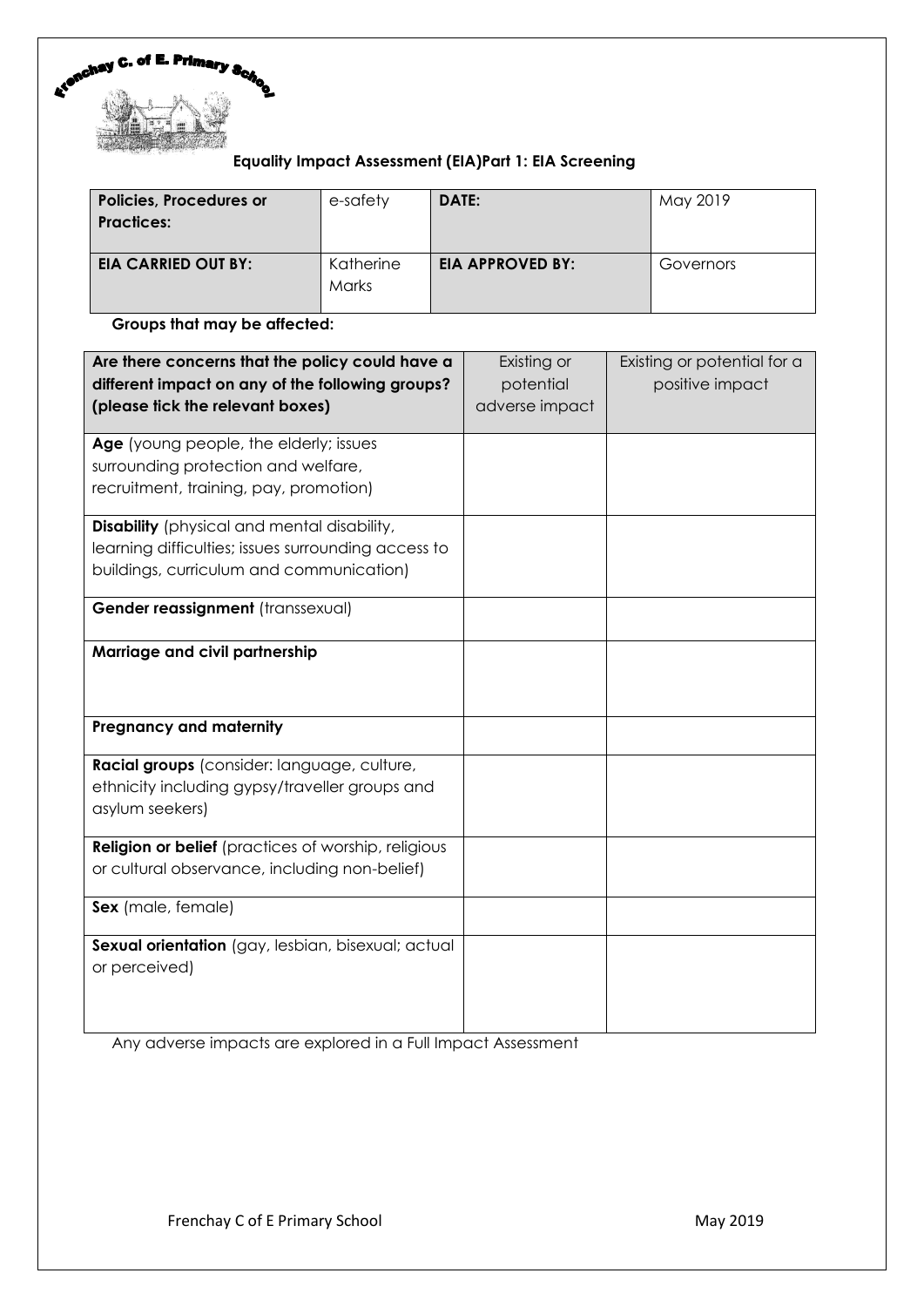# **FRENCHAY C OF E PRIMARY SCHOOL**



#### **E-safety Policy**

### **Rationale**

New technologies have become integral to the lives of children and young people in today's society, both within schools and in their lives outside school.

The internet and other digital and information technologies are powerful tools, which open up new opportunities for everyone. Electronic communication helps teachers and learners learn from each other. These technologies can stimulate discussion, promote creativity and increase awareness of context to promote effective learning. Children and young people should have an entitlement to safe internet access at all times.

The requirement to ensure that children and young people are able to use the internet and related communications technologies appropriately and safely is addressed as part of the wider duty of care to which all who work in schools are bound. This school e-safety policy should help to ensure safe and appropriate use.

The use of these exciting and innovative tools in school and at home has been shown to raise educational standards and promote pupil / student achievement.

However, the use of these new technologies can put young people at risk within and outside the school. Some of the dangers they may face include:

- *Access to illegal, harmful or inappropriate images or other content*
- *• Unauthorised access to / loss of / sharing of personal information*
- *• The risk of being subject to grooming by those with whom they make contact on the internet.*
- *• The sharing / distribution of personal images without an individual's consent or knowledge, including*
- *the sending and receiving of inappropriate text, picture or video messages ('sexting')*
- *• Inappropriate communication / contact with others, including strangers*
- Inappropriate use of social media, including under age use and contacting staff *members*
- *• Cyber-bullying*
- *• Access to unsuitable video / internet games*
- *• An inability to evaluate the quality, accuracy and relevance of information on the internet*
- *• Plagiarism and copyright infringement*
- *• Illegal downloading of music or video files*
- *• The potential for excessive use which may impact on the social and emotional development and learning of the young person.*

As with all other risks, it is impossible to eliminate those risks completely. It is therefore essential, through good educational provision to build students' / pupils' resilience to the risks to which they may be exposed, so that they have the confidence and skills to face and deal with these risks.

#### **Scope of policy**

Frenchay C of E Primary School May 2019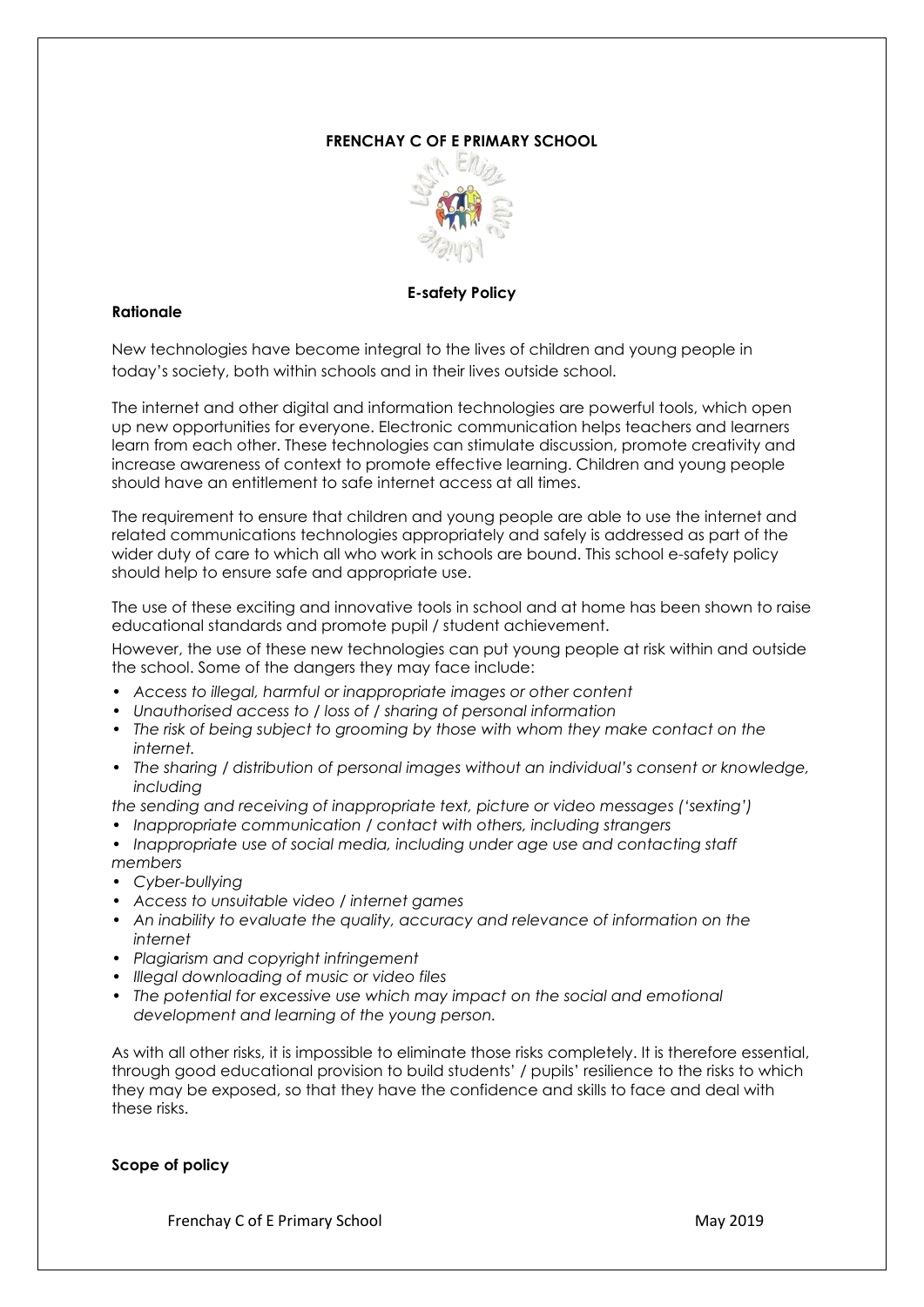This policy applies to all members of the school community (including staff, students, volunteers, parents/carers, visitors and community users) who have access to and are users of school ICT systems, both in school and out of school where actions relate directly to school set activity or use of school online systems. The Education and Inspections Act 2006 empowers Head teachers, to such extent as is reasonable, to regulate the behaviour of students / pupils when they are off the school site and empowers members of staff to impose disciplinary penalties for inappropriate behaviour. This is pertinent to incidents such as cyberbullying, which may take place out of school, but are linked to membership of the school. The school will deal with such incidents within this policy and associated behaviour and antibullying policies and will, inform parents / carers of known incidents of inappropriate e-safety behaviour that take place out of school.

The following sections outline the roles and responsibilities, policy statements and education in relation to e-safety for individuals and groups within the school.

### **Roles and Responsibilities**

These are clearly detailed in Appendix 1 for all members of the school community.

The Head teacher is responsible for ensuring the safety (including e-safety) of members of the school community, though the day to day responsibility for e-safety is delegated to the E-Safety Leader.

The designated person for child protection is trained in e-safety issues and is aware of the potential for serious child protection issues to arise from sharing of personal data, access to illegal / inappropriate materials, inappropriate on-line contact with adults / strangers, potential or actual incidents of grooming and cyber-bullying.

#### **Induction processes**

- All new staff receive online-safety training as part of their induction programme.
- Parents of new reception children will receive a briefing about online safety and processes when their child starts school. There are also updates to this throughout the key stages.
- Parents of children who join school mid-year are made aware of the processes and their children are also introduced to the acceptable use policy.
- Parents will be asked to sign a letter confirming that their children have been shown and have agreed to the acceptable use policy.

#### **Staff**

There is a planned programme of e-safety training for all staff to ensure they understand their responsibilities, as outlined in this, and the acceptable use policies.

- All new staff receive e-safety training as part of their induction programme.
- All staff will adhere to the acceptable use agreement.
- The E-Safety Leader receives regular updates through attendance at SWGfL and LA training sessions and by reviewing regular e-safety updates from the local authority.
- This E-Safety policy and its updates shared and discussed in staff meetings.
- The E-Safety Leader provides advice/guidance and training as required to individuals as required and seeks LA advice on issues where required.

#### **Governors**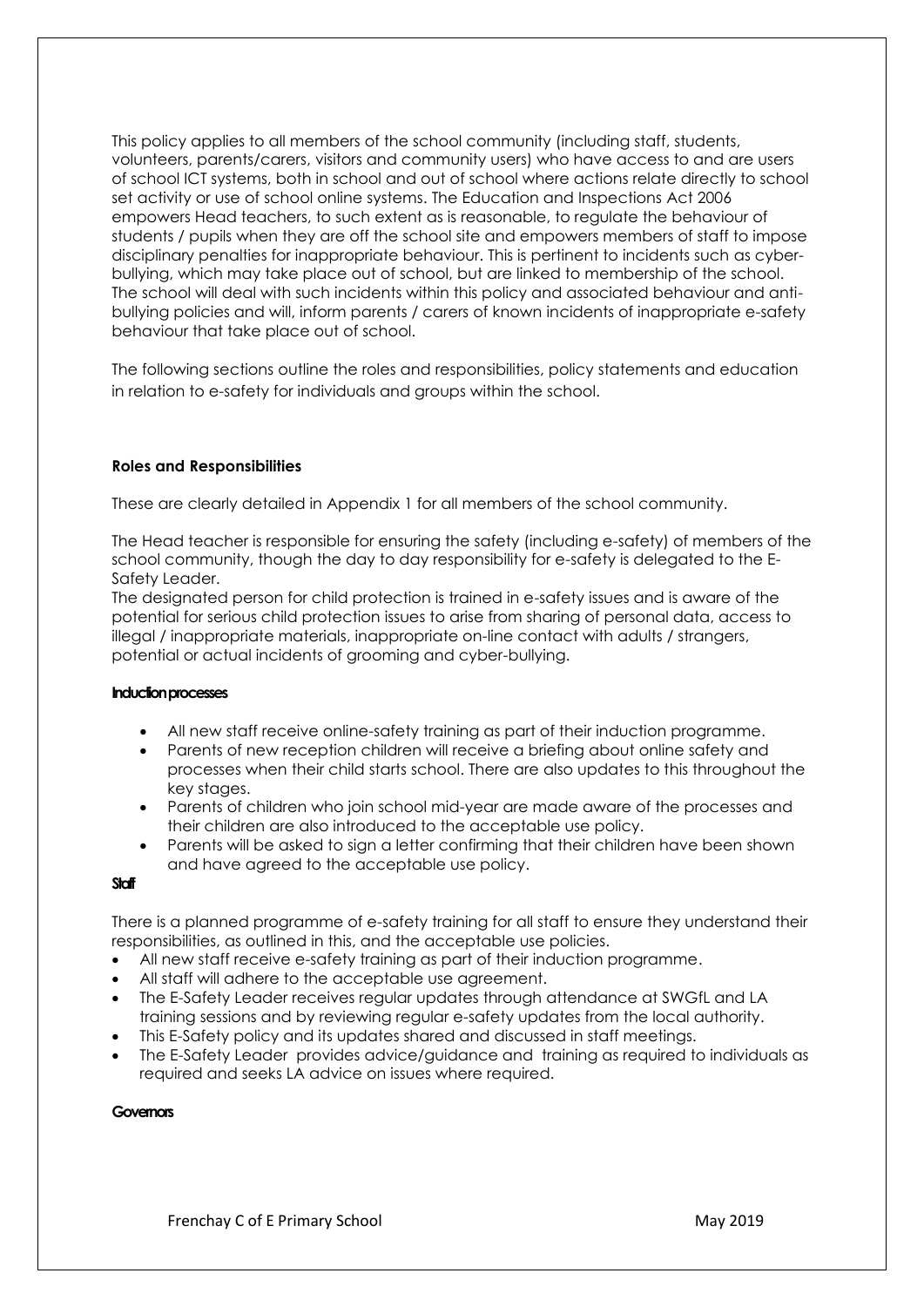Governors should take part in e-safety training / awareness sessions, with particular importance for those who are members of any subcommittee / group involved in ICT / esafety / health and safety / child protection. This may be offered in a number of ways:

- *Attendance at training provided by the Local Authority / National Governors Association / SWGfL or other relevant organisation.*
- *Information sessions for staff or parents (in school or in other establishments)*

# **Students**

Whilst regulation and technical solutions are very important, their use must be balanced by educating learners to take a responsible approach. The education of students in e-safety is therefore an essential part of our school's e-safety provision. Children and young people need the help and support of the school to recognise and avoid e-safety risks and build their resilience.

- There is a planned e-safety programme (scheme of work) detailed below.
- Key e-safety messages are reinforced annually through lessons, assemblies etc.
- Students are helped to understand the student acceptable use policy and act accordingly
- Students are taught to acknowledge the source of information used and to respect copyright when using material accessed on the internet.
- Pupils sign an acceptable use agreement (See Appendix 2) and this is also communicated to parents who we hope will reinforce the messages at home.
- Pupils are helped to understand the student acceptable use policy and school rules for online safety and encouraged to act accordingly
- Rules for use of ICT systems are posted in all rooms where ICT is used and displayed on log-on screens.
- Staff act as good role models in their own use of ICT.

# **Curriculum**

E-safety is a focus in all relevant areas of the curriculum. The e-safety scheme of work is linked to the National Curriculum key areas of safety and is approved by the LA as part of the Computing scheme of work. It identifies for each year group progression statements, learning outcomes, processes, skills and techniques, vocabulary, suggested software and web links, sample activities and assessment activities. Staff are encouraged to use the resources and information from<https://www.thinkuknow.co.uk/> for the teaching of e-safety, in conjunction with the South Glos scheme of work.

- In lessons where internet use is pre-planned, students are guided to sites checked as suitable for their use and processes are in place for dealing with any unsuitable material that is found in internet searches. Staff pre check any searches.
- Where students are allowed to freely search the internet, e.g. using search engines, staff are vigilant in monitoring the content of the websites the young people visit and encourage students to use specific search terms to reduce the likelihood of coming across unsuitable material. It may be appropriate to use a child specific search engine, although this is not always practicable.
- Students are taught to be critically aware of the materials / content they access on-line and be guided to validate the accuracy of information
- Students are taught to acknowledge the source of information used and to respect copyright when using material accessed on the internet.

# **Parents / Carers**

Parents and carers may have only a limited understanding of e-safety issues and may be unaware of risks and what to do about them. They have a critical role to play in educating

Frenchay C of E Primary School and The Control of Executive May 2019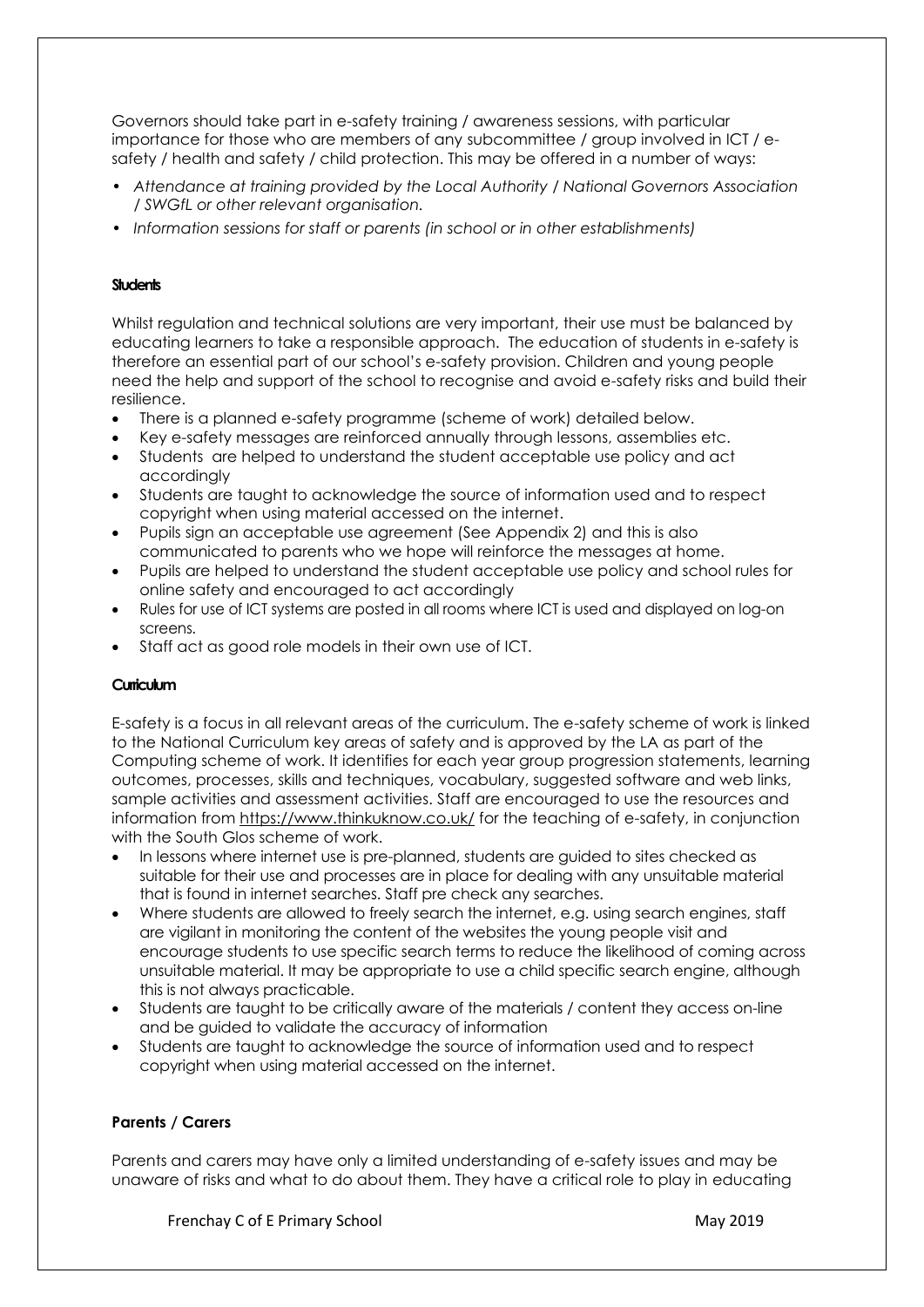and supporting their children with managing e-safety risks at home, reinforcing key messages about e-safety and regulating their home experiences. The school supports parents to do this by:

- Providing clear acceptable use policy guidance and regular newsletter and web site updates
- Providing an awareness raising meeting for parents
- Inviting parents to attend activities such as e-safety assemblies and parent's evenings.
- Curriculum activities
- If online safety issues occur, parents are notified by email with appropriate advice.
- Events such as Safer Internet Day
- Providing information and weblinks about where to access support and guidance are on our website.

Parents of children new to the school are provided with an overview of expectations linked to relevant policies including online safety when their child starts school.

### **Technical Staff -Roles and Responsibilities**

For **all** schools, the local authority provides technical guidance for e-safety issues, and the team are fully informed about the issues. Downend Secondary school provide technical support to the school and the "administrator" passwords for the school are not held by the school. Downend are responsible for their security and any implications of their use.

The school ensures, when working with our technical support provider, that the following guidelines are adhered to.

School ICT systems will be managed in ways that ensure that the school meets the e-safety technical requirements outlined in the SWGfL Security Policy and Acceptable Usage Policy and any relevant Local Authority E-Safety Policy and guidance

• There will be regular reviews and audits of the safety and security of school ICT systems as directed

by LA and technical advice.

• All users will have clearly defined access rights to school ICT systems. Details of the access rights available to groups of users will be reviewed by the Network Manager

- All users will be provided with a username and password (if appropriate).
- The "master / administrator" passwords for the school ICT system, used by the Network Manager (or other person) must also be available to the Head teacher or other nominated senior leader.
- Users will be made responsible for the security of their username and password, must not allow other users to access the systems using their log on details and must immediately report any suspicion or evidence that there has been a breach of security.
- The school maintains and supports the managed filtering service provided by an external LA approved agency.
- Any filtering issues should be reported immediately to the ICT leader or Head teacher, who will contact the LA or filtering system agency as appropriate.
- The school infrastructure and individual workstations are protected by up to date virus software.
- School ICT technical staff regularly monitor and record the activity of users on the school ICT systems and users are made aware of this in the Acceptable Use Policy.
- Appropriate security measures are in place to protect the servers, firewalls, routers, wireless systems, work stations, hand held devices etc from accidental or malicious attempts which might threaten the security of the school systems and data.

Frenchay C of E Primary School May 2019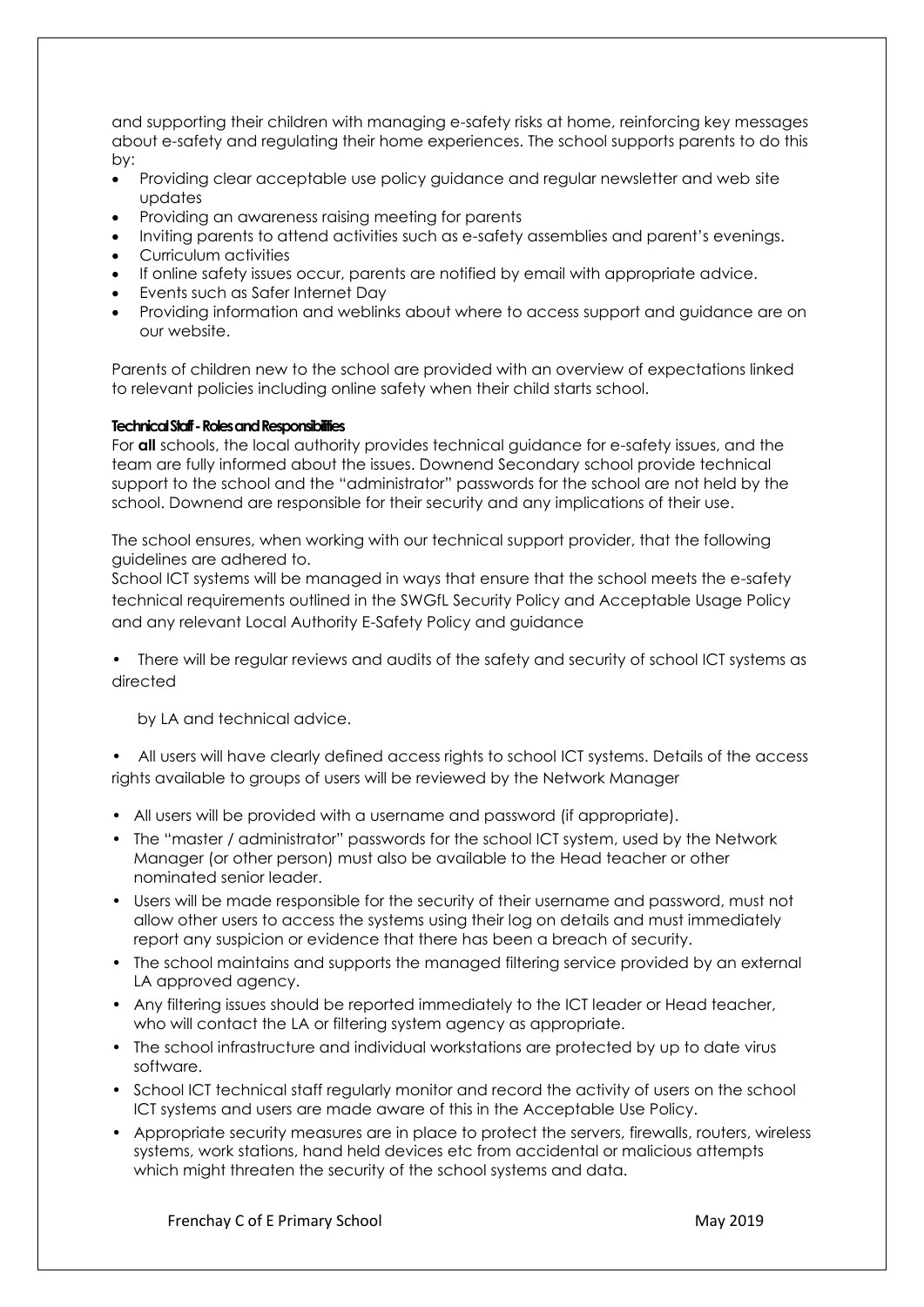• An agreed policy is in place for the provision of temporary access of "guests" (eg trainee teachers, visitors) onto the school system.

# **Use of digital and video images -Photographic, Video**

The development of digital imaging technologies has created significant benefits to learning, allowing staff and students instant use of images that they have recorded themselves or downloaded from the internet. However, staff and students / pupils need to be aware of the risks associated with sharing images and with posting digital images on the internet. Those images may remain available on the internet forever and may cause harm or embarrassment to individuals in the short or longer term. This is especially true of 'sexting', where inappropriate messages or images may be sent between two mobile phones. There are reported incidents of employers carrying out internet searches for information about potential and existing employees. The school informs and educates users about these risks and implements policies to reduce the likelihood of the potential for harm:

- When using digital images, staff educate students / pupils about the risks associated with the taking, use, sharing, publication and distribution of images including on social networking sites.
- Staff are allowed to take digital / video images to support educational aims, but follow guidance in the acceptable use policy concerning the sharing, distribution and publication of those images. Staff must use cameras which are for school use only. They must never use their mobile phones to take photographs in school or on school trips.
- With the exception of school trips or visits, staff should not remove digital devices from the school which have images of children stored on them.
- The headteacher has a role to play in encouraging parents and carers not to take photographs of children other than their own during school activities (for example sports' day and school trips when they are volunteering).
- It is the role of the headteacher and / or computing subject leader to educate parents and carers in the safe sharing of images on social media, and to ensure steps are taken to remove images of children from these sites which may place vulnerable children at risk of harm.
- Staff ensure that pupils also act in accordance with their acceptable use policy.
- Student's work is only published on a public web site with the permission of the student and parents or carers.

# **Guidance on the Use of Communications Technologies**

A wide range of communications technologies have the potential to enhance learning

- The official school email service is used for communications between staff, and with parents/carers and students as it provides an effective audit trail.
- Any digital communication between staff and students / pupils or parents / carers (email, chat, VLE etc) must be professional in tone and content. Personal email addresses, text messaging or public chat / social networking programmes must not be used for these communications.
- Users are made aware that email communications may be monitored and what to do if they receive an email that makes them feel uncomfortable, is offensive, threatening or bullying in nature through the acceptable use policies.
- Where appropriate, whole class or group email addresses will be used at KS1, while students / pupils at KS2 and above will be provided with individual school email addresses for educational use only.
- Students / pupils are taught about email safety issues through the scheme of work and implementation of the acceptable use policy.
- Personal information is not sent via e-mail as this is not secure. Personal information is also not posted on the school website and only official email addresses are listed for members of staff.
- The following table shows how the school currently considers these should be used.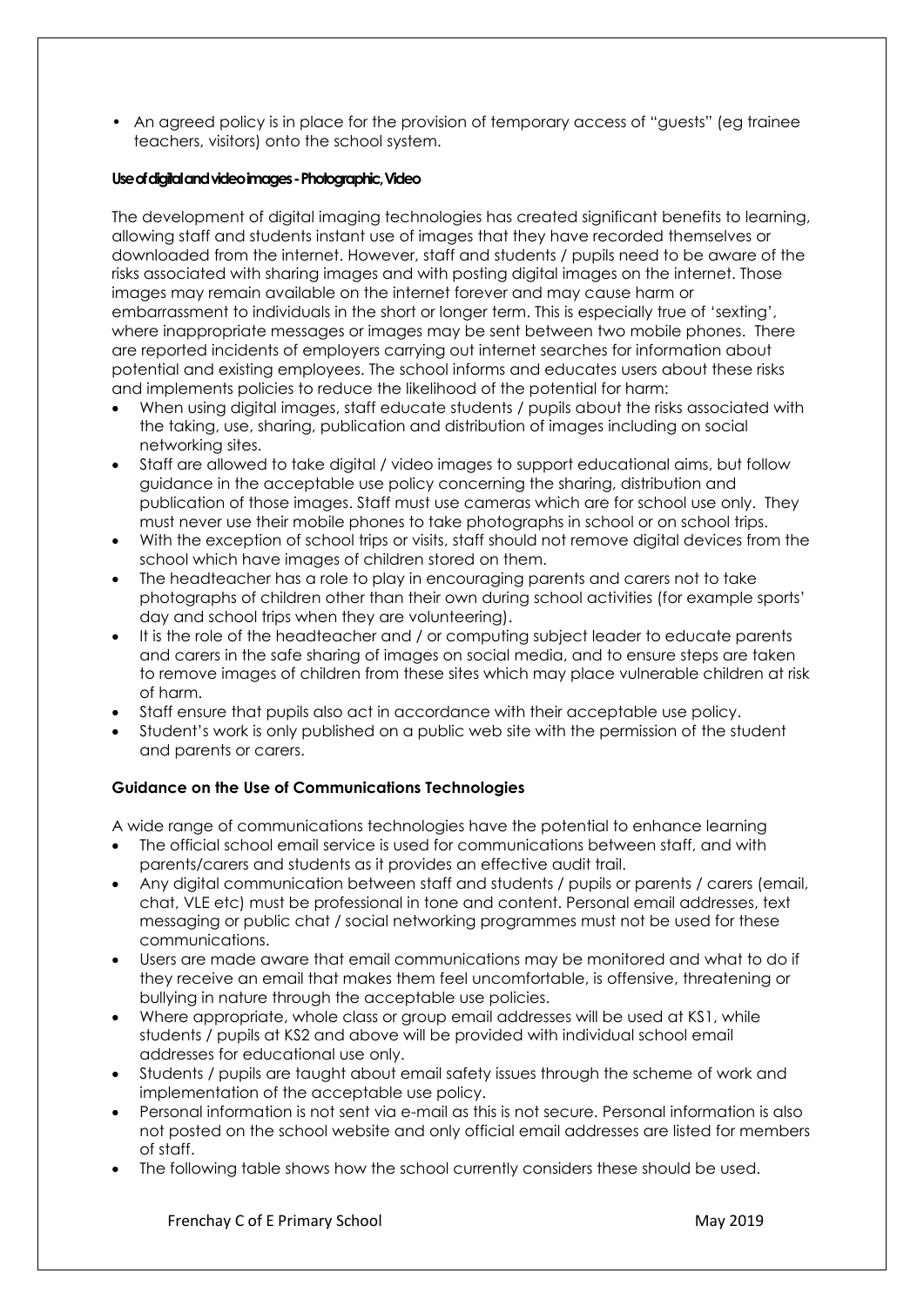|                                                                    | Staff & other adults |                             |                               |             | Students / Pupils |                             |                                  |             |
|--------------------------------------------------------------------|----------------------|-----------------------------|-------------------------------|-------------|-------------------|-----------------------------|----------------------------------|-------------|
| Communication Technologies                                         | Allowed              | certain times<br>Allowed at | Allowed for<br>selected staff | Not allowed | Allowed           | certain times<br>Allowed at | staff permission<br>Allowed with | Not allowed |
| Mobile phones may be brought to school                             | X                    |                             |                               |             |                   |                             | X                                |             |
| Use of mobile phones in lessons                                    |                      |                             |                               | $\times$    |                   |                             |                                  | $\times$    |
| Use of mobile phones in social time                                |                      | $\times$                    |                               |             |                   |                             |                                  | $\times$    |
| Taking photos on mobile phones or other camera<br>devices          |                      | X                           |                               |             |                   |                             | X                                |             |
| Use of hand held devices e.g. PDAs, PSPs                           | $\mathsf{x}$         |                             |                               |             | $\mathsf{X}$      |                             |                                  |             |
| Use of personal email addresses in school, or on<br>school network | X                    |                             |                               |             |                   |                             |                                  | $\times$    |
| Use of school email for personal emails                            | $\mathsf{X}$         |                             |                               |             |                   |                             |                                  | $\times$    |
| Use of chat rooms / facilities                                     |                      | X                           |                               |             |                   |                             | X                                |             |
| Use of instant messaging                                           |                      | X                           |                               |             |                   |                             |                                  | $\times$    |
| Use of social networking sites                                     |                      |                             |                               | X           |                   |                             |                                  | X           |
| Use of blogs                                                       |                      | X                           |                               |             |                   |                             | X                                |             |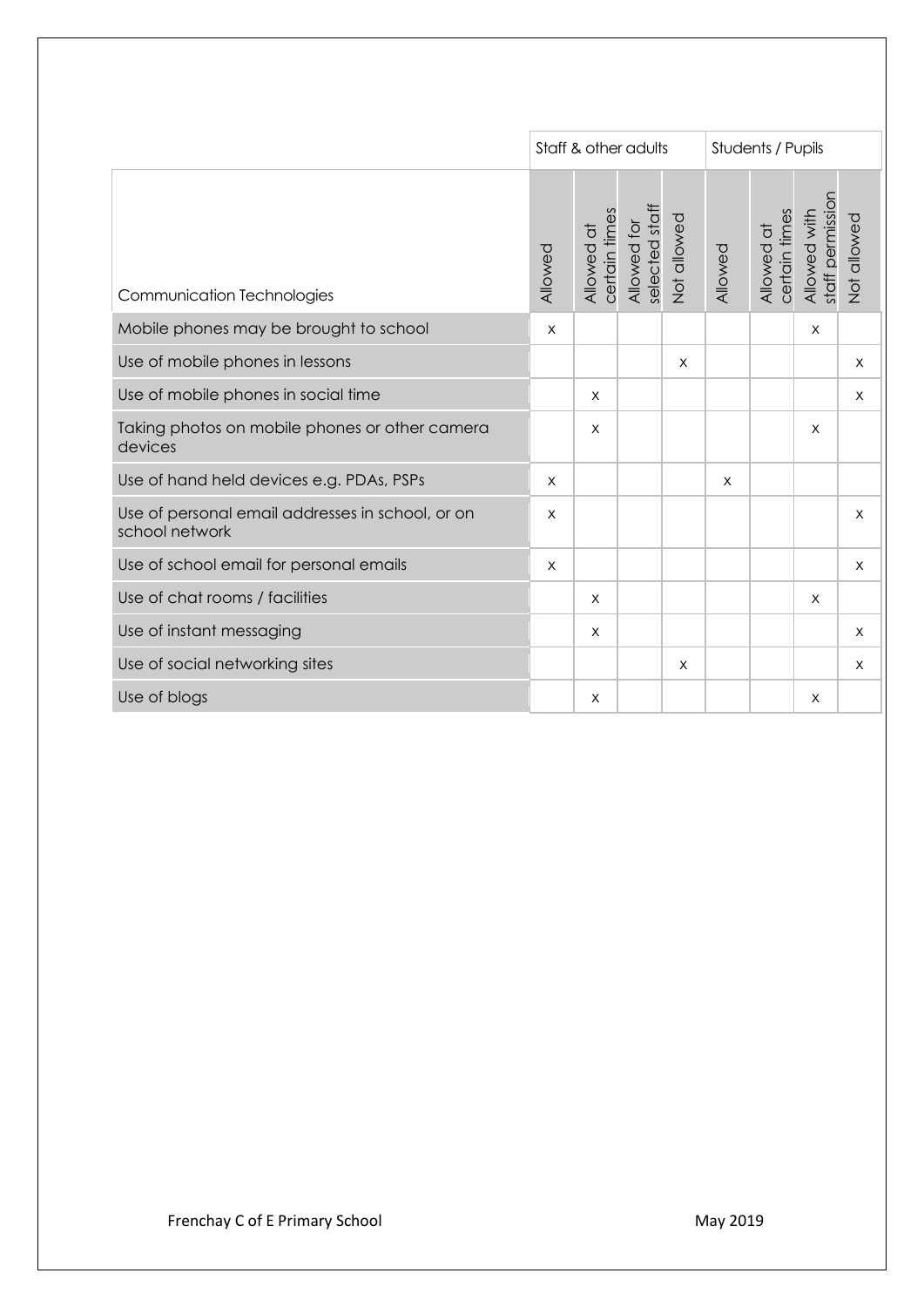#### **Responding to incidents of misuse**

We expect all members of the school community to be responsible users of ICT, who understand and follow this policy. However, there may be times when infringements of the policy take place, through careless, irresponsible or, very rarely, deliberate misuse. If any apparent or actual misuse appears to involve illegal activity the SWGfL flow chart below is consulted and followed, in particular the sections on reporting the incident to the police and the preservation of evidence. Illegal activity would include:

- child sexual abuse images
- adult material which potentially breaches the Obscene Publications Act
- criminally racist material
- other criminal conduct, activity or materials



If members of staff suspect that any misuse might have taken place it is essential that correct procedures are used to investigate, preserve evidence and protect those carrying out the investigation. In such event the SWGfL "Procedure for Reviewing Internet Sites for Suspected Harassment and Distress" will be followed. This guidance recommends that more than one member of staff is involved in the investigation which should be carried out on a "clean" designated computer. It is more likely that the school will need to deal with incidents that involve inappropriate rather than illegal misuse. It is important that any incidents are dealt with as soon as possible in a proportionate manner, and that members of the school community are aware that incidents have been dealt with.

#### **Unsuitable / inappropriate activities**

The school believes that the activities referred to below are inappropriate school and that users should not engage in these activities in school or outside school when using school equipment or systems.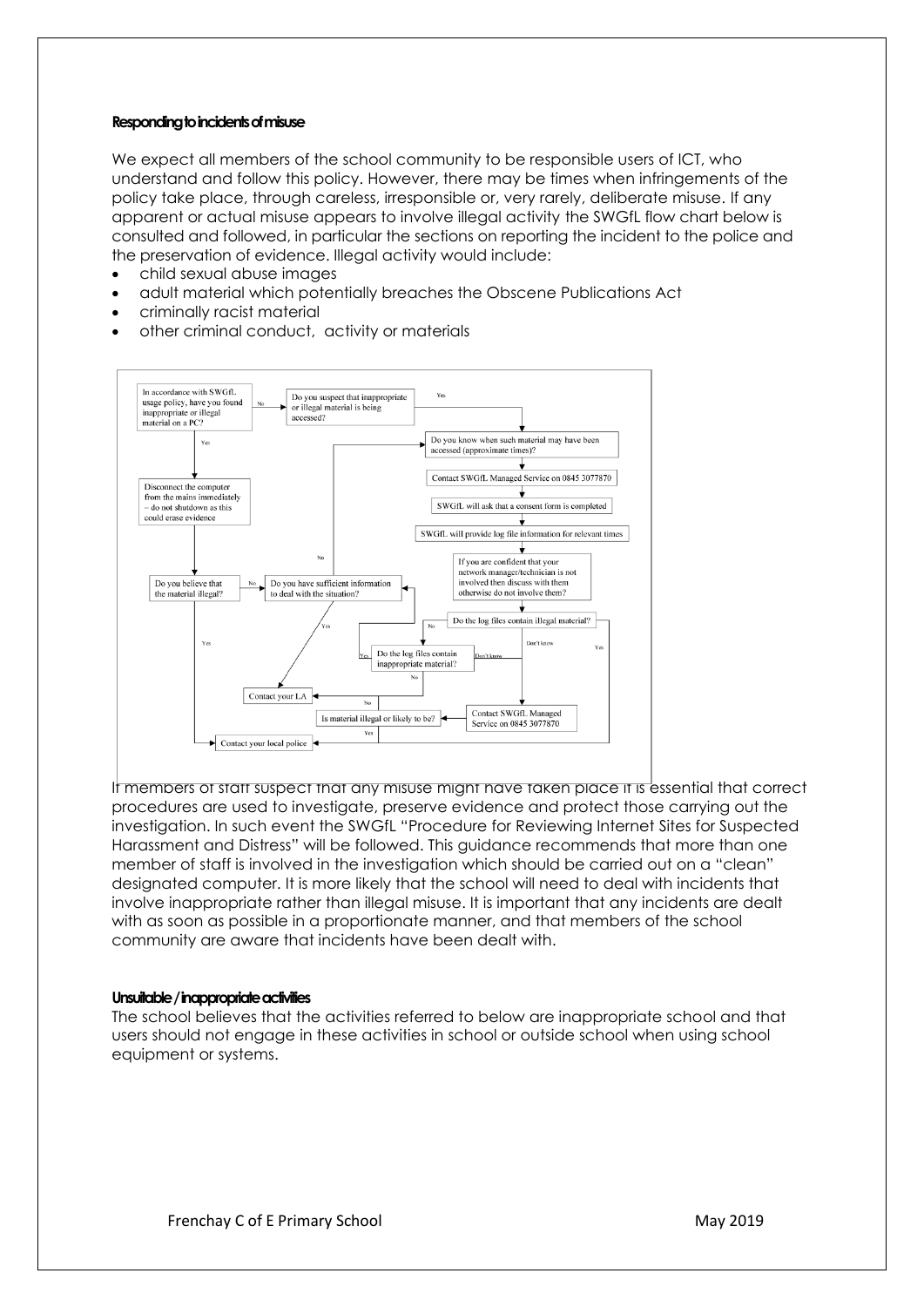| <b>User Actions</b>                                                                                                                                          |                                                                                                                                                                                          | Acceptable | $\overline{\sigma}$<br>certain times<br>Acceptable | ğ<br>Acceptable<br>nominated | Unacceptable | Unacceptable<br>Innalli han |
|--------------------------------------------------------------------------------------------------------------------------------------------------------------|------------------------------------------------------------------------------------------------------------------------------------------------------------------------------------------|------------|----------------------------------------------------|------------------------------|--------------|-----------------------------|
| <b>Users shall</b>                                                                                                                                           | child sexual abuse images                                                                                                                                                                |            |                                                    |                              |              | X                           |
| not visit<br>Internet<br>sites, make,                                                                                                                        | promotion or conduct of illegal acts, e.g. under child<br>protection, obscenity, computer misuse and fraud legislation                                                                   |            |                                                    |                              |              | Χ                           |
| post,<br>download,<br>upload,                                                                                                                                | adult material that potentially breaches the Obscene<br><b>Publications Act in the UK</b>                                                                                                |            |                                                    |                              |              | Χ                           |
| data<br>transfer,                                                                                                                                            | criminally racist material in UK                                                                                                                                                         |            |                                                    |                              |              | Χ                           |
| communicat                                                                                                                                                   | Pornography                                                                                                                                                                              |            |                                                    |                              | X            |                             |
| e or pass on,<br>material,                                                                                                                                   | promotion of any kind of discrimination                                                                                                                                                  |            |                                                    |                              | Χ            |                             |
| remarks,<br>proposals or                                                                                                                                     | promotion of racial or religious hatred                                                                                                                                                  |            |                                                    |                              | X            |                             |
| comments<br>that contain<br>or relate to:                                                                                                                    | threatening behaviour, including promotion of physical<br>violence or mental harm                                                                                                        |            |                                                    |                              | X            |                             |
|                                                                                                                                                              | any other information which may be offensive to colleagues,<br>breaches the integrity of the ethos of the school or brings the<br>school into disrepute                                  |            |                                                    |                              | $\times$     |                             |
|                                                                                                                                                              | Using school systems to run a private business                                                                                                                                           |            |                                                    |                              | X            |                             |
|                                                                                                                                                              | Use systems, applications, websites or other mechanisms that bypass the<br>filtering or other safeguards employed by SWGfL and / or the school                                           |            |                                                    |                              | Χ            |                             |
| licensing permissions                                                                                                                                        | Uploading, downloading or transmitting commercial software or any<br>copyrighted materials belonging to third parties, without the necessary                                             |            |                                                    |                              | $\sf X$      |                             |
| Revealing or publicising confidential or proprietary information (e.g.<br>financial / personal, databases, computer / network access codes and<br>passwords) |                                                                                                                                                                                          |            |                                                    |                              | X            |                             |
|                                                                                                                                                              | Creating or propagating computer viruses or other harmful files                                                                                                                          |            |                                                    |                              | X            |                             |
|                                                                                                                                                              | Carrying out sustained or instantaneous high volume network traffic<br>(downloading / uploading files) that causes network congestion and<br>hinders others in their use of the internet |            |                                                    |                              | X            |                             |
|                                                                                                                                                              | <b>On-line gaming (educational)</b>                                                                                                                                                      | X          |                                                    |                              |              |                             |
|                                                                                                                                                              | <b>On-line gaming (non educational)</b>                                                                                                                                                  |            | X                                                  |                              |              |                             |
| <b>On-line gambling</b>                                                                                                                                      |                                                                                                                                                                                          |            |                                                    |                              | Χ            |                             |
|                                                                                                                                                              | On-line shopping / commerce                                                                                                                                                              |            | X                                                  |                              |              |                             |
| <b>File sharing</b>                                                                                                                                          |                                                                                                                                                                                          |            |                                                    | X                            |              |                             |
| older users                                                                                                                                                  | Use of social networking sites apart from Merlin e.g. Bebo, Facebook for                                                                                                                 |            |                                                    | X                            |              |                             |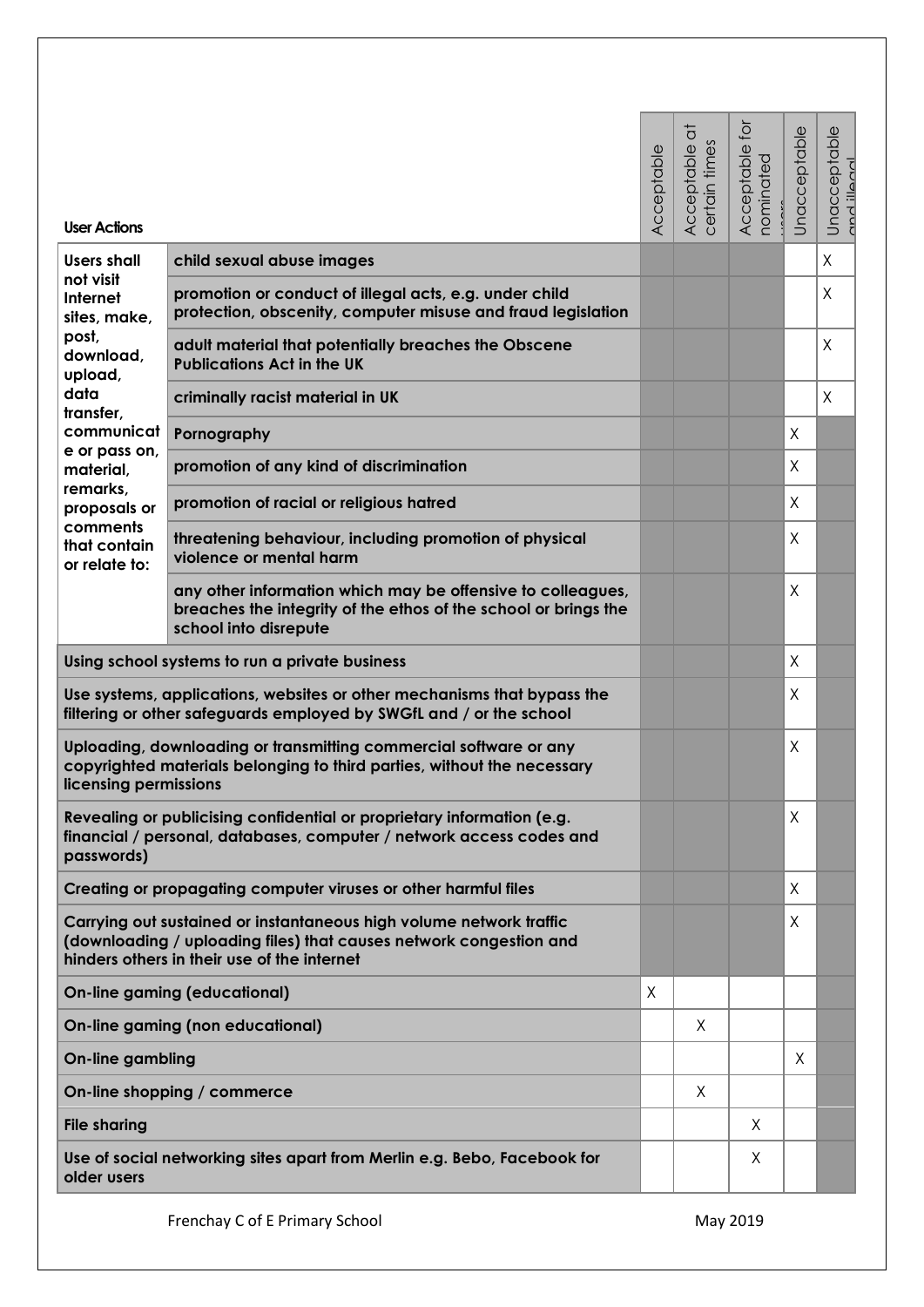# **Use of video broadcasting e.g. Youtube** X

**Students / Pupils Actions / Sanctions** 

| Incidents:                                                                                                                                                               | Refer to class teacher<br>tutor | Department / Head of<br>variet aller<br>$\overline{\mathrm{o}}$<br>Refer to Head | Refer to Headteacher | Refer to Police | support staff for action<br>Refer to technical | Inform parents / carers | internet access riahts<br>Removal of network | Warning | detention / exclusion<br>Further sanction eg |
|--------------------------------------------------------------------------------------------------------------------------------------------------------------------------|---------------------------------|----------------------------------------------------------------------------------|----------------------|-----------------|------------------------------------------------|-------------------------|----------------------------------------------|---------|----------------------------------------------|
| Deliberately accessing or trying<br>to access material that could be<br>considered illegal (see list in<br>earlier section on unsuitable /<br>inappropriate activities). |                                 | X                                                                                | X                    | Χ               | X                                              | Χ                       | X                                            | Χ       | X                                            |
| Unauthorised use of non-<br>educational sites during lessons                                                                                                             | Χ                               |                                                                                  |                      |                 |                                                |                         |                                              |         |                                              |
| Unauthorised use of mobile<br>phone / digital camera / other<br>handheld device                                                                                          | Χ                               | Χ                                                                                |                      |                 |                                                |                         |                                              |         |                                              |
| Unauthorised use of social<br>networking / instant messaging /<br>personal email                                                                                         | X                               |                                                                                  |                      |                 |                                                | Χ                       |                                              |         |                                              |
| Unauthorised downloading or<br>uploading of files                                                                                                                        |                                 | Χ                                                                                |                      |                 |                                                | X                       |                                              |         |                                              |
| Allowing others to access school<br>network by sharing username<br>and passwords                                                                                         |                                 | X                                                                                | Χ                    |                 |                                                | Χ                       |                                              |         |                                              |
| Attempting to access or<br>accessing the school network,<br>using another student's / pupil's<br>account                                                                 | X                               | X                                                                                | Χ                    |                 |                                                | Χ                       |                                              | Χ       |                                              |
| Attempting to access or<br>accessing the school network,<br>using the account of a member<br>of staff                                                                    | X                               | Χ                                                                                | Χ                    |                 |                                                | Χ                       | Χ                                            | Χ       | X                                            |
| Corrupting or destroying the<br>data of other users                                                                                                                      | Χ                               | Χ                                                                                | Χ                    |                 | Χ                                              | $\mathsf{X}$            | $\mathsf X$                                  | Χ       |                                              |
| Sending an email, text or instant<br>message that is regarded as<br>offensive, harassment or of a<br>bullying nature                                                     | X                               | Χ                                                                                | Χ                    | Χ               |                                                | Χ                       | Χ                                            | Χ       | X                                            |
| Continued infringements of the<br>above, following previous<br>warnings or sanctions                                                                                     |                                 | Χ                                                                                | Χ                    | Χ               |                                                | Χ                       | Χ                                            |         | Χ                                            |
| Actions which could bring the<br>school into disrepute or breach<br>the integrity of the ethos of the<br>school                                                          | X                               | X                                                                                | Χ                    |                 |                                                | Χ                       | X                                            | Χ       |                                              |
| Using proxy sites or other means<br>to subvert the school's filtering<br>system                                                                                          | X                               | Χ                                                                                | X                    |                 | Χ                                              | Χ                       | Χ                                            |         |                                              |
| Accidentally accessing offensive                                                                                                                                         | X                               | X                                                                                |                      |                 |                                                | Χ                       |                                              | X       |                                              |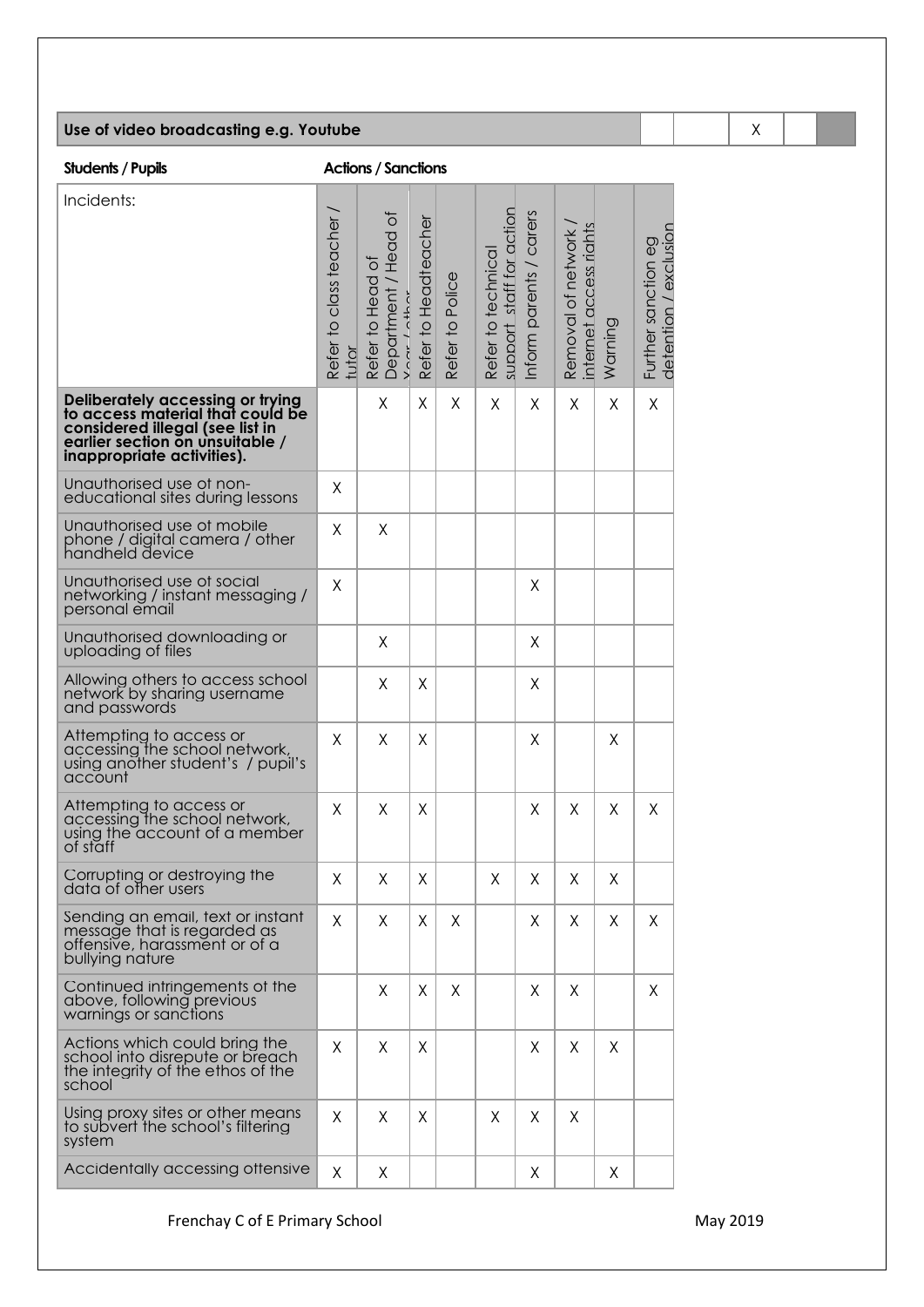| or pornographic material and<br>failing to report the incident                                                                   |  |   |  |  |  |
|----------------------------------------------------------------------------------------------------------------------------------|--|---|--|--|--|
| Deliberately accessing or trying<br>to access offensive or<br>pornographic material                                              |  | Χ |  |  |  |
| Receipt or transmission of<br>material that infringes the<br>copyright of another person or<br>infringes the Data Protection Act |  |   |  |  |  |

#### **Staff Actions / Sanctions**

| Incidents:                                                                                                                                                                     | Refer to line managerr | Refer to Headteacher | Refer to Local Authority /<br>뙤 | Refer to Police | Refer to Technical<br>Support Staff for action | Warning | Suspension | Disciplinary action |
|--------------------------------------------------------------------------------------------------------------------------------------------------------------------------------|------------------------|----------------------|---------------------------------|-----------------|------------------------------------------------|---------|------------|---------------------|
| Deliberately accessing or trying to<br>access material that could be<br>considered illegal (see list in earlier<br>section on unsuitable / inappropriate<br>activities).       |                        | X                    | Χ                               | Χ               |                                                | Χ       | X          | X                   |
| Excessive or inappropriate personal<br>use of the internet / social networking<br>sites / instant messaging / personal<br>email                                                | X                      |                      |                                 |                 |                                                | Χ       |            |                     |
| Unauthorised downloading or<br>uploading of files                                                                                                                              | X                      | X                    |                                 |                 |                                                | X       | X          |                     |
| Allowing others to access school<br>network by sharing username and<br>passwords or attempting to access or<br>accessing the school network, using<br>another person's account | X                      | X                    | Χ                               |                 | X                                              | Χ       | X          |                     |
| Careless use of personal data e.g.<br>holding or transferring data in an<br>insecure manner                                                                                    | X                      |                      |                                 |                 | X                                              | Χ       |            |                     |
| Deliberate actions to breach data<br>protection or network security rules                                                                                                      | X                      | X                    | X                               |                 |                                                | X       | X          |                     |
| Corrupting or destroying the data of<br>other users or causing deliberate<br>damage to hardware or software                                                                    | X                      | Χ                    | Χ                               |                 | X                                              | Χ       | X.         | X                   |
| Sending an email, text or instant<br>message that is regarded as<br>offensive, harassment or of a bullying<br>nature                                                           | X                      | X                    | X.                              | Χ               |                                                | Χ       | X          | X                   |
| Using personal email / social<br>networking / instant messaging / text<br>messaging to carrying out digital<br>communications with students / pupils                           | Χ                      | Χ                    |                                 |                 |                                                | Χ       |            |                     |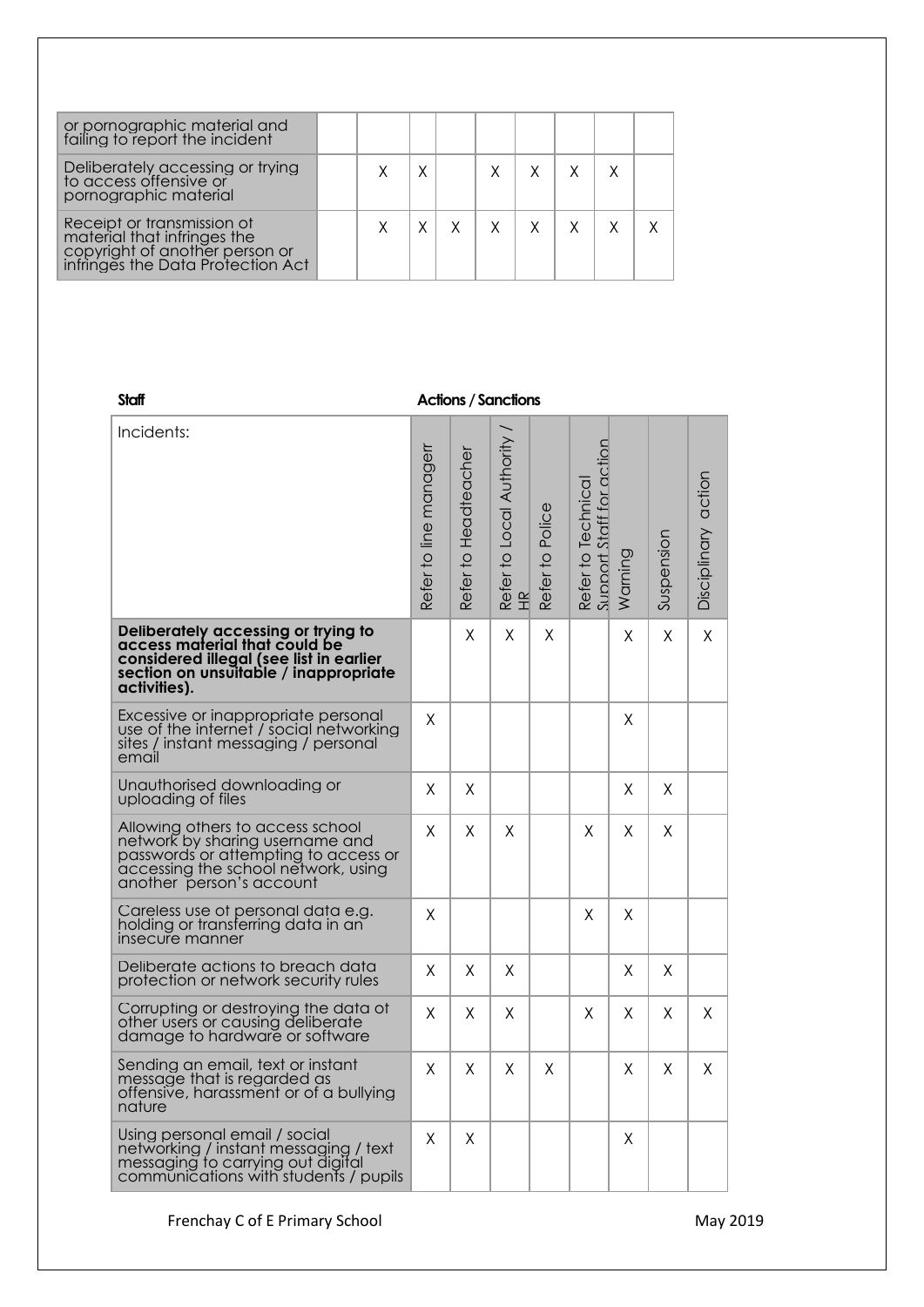| Actions which could compromise the<br>staff member's professional standing                                   | X | X | X |   |   | Χ | X | X |
|--------------------------------------------------------------------------------------------------------------|---|---|---|---|---|---|---|---|
| Actions which could bring the school<br>into disrepute or breach the integrity<br>of the ethos of the school | X | X | X |   |   | X |   |   |
| Using proxy sites or other means to<br>subvert the school's filtering system                                 | X | X | X |   | X | X | X |   |
| Accidentally accessing offensive or<br>pornographic material and failing to<br>report the incident           | X |   |   |   |   |   |   |   |
| Deliberately accessing or trying to<br>access offensive or pornographic<br>material                          | X | X | X | X | X | X | X | X |
| Breaching copyright or licensing<br>regulations                                                              | X | X | X |   |   | X | X | X |
| Continued infringements of the<br>above, following previous warnings or<br>sanctions                         | X | X | X | X | X | X | X | X |

#### **Schedule for Development / Monitoring / Review**

|  | This e-safety policy was approved by<br>the Governing Body / Governors Sub<br>Committee on:                                                                                                                                                                                   |                                                                                              |
|--|-------------------------------------------------------------------------------------------------------------------------------------------------------------------------------------------------------------------------------------------------------------------------------|----------------------------------------------------------------------------------------------|
|  | The implementation of this e-safety<br>policy will be monitored by the:                                                                                                                                                                                                       | School Leadership Team & E safety<br>coordinator                                             |
|  | Monitoring will take place at regular<br>intervals:                                                                                                                                                                                                                           | Yearly review                                                                                |
|  | The Governing Body / Governors Sub<br>Committee will receive a report on the<br>implementation of the e-safety policy:                                                                                                                                                        | Yearly (as part of ICT report)                                                               |
|  | The E-Safety Policy will be reviewed bi-<br>annually, or more regularly in the light of<br>any significant new developments in<br>the use of the technologies, new<br>threats to e-safety or incidents that<br>have taken place. The next anticipated<br>review date will be: | 2018                                                                                         |
|  | Should serious e-safety incidents take<br>place, the following external persons /<br>agencies should be informed:                                                                                                                                                             | LA ICT Manager- currently Jo<br>Briscombe, If appropriate-LA<br>Safeguarding Officer, Police |

The school will monitor the impact of the policy using:

- *• Logs of reported incidents*
- *• SWGfL monitoring logs of internet activity (including sites visited)*
- *• Surveys / questionnaires of:* 
	- *• Learners (eg Ofsted "Tell-us" survey / CEOP ThinkUknow survey) •* parents / carers
- *S*taff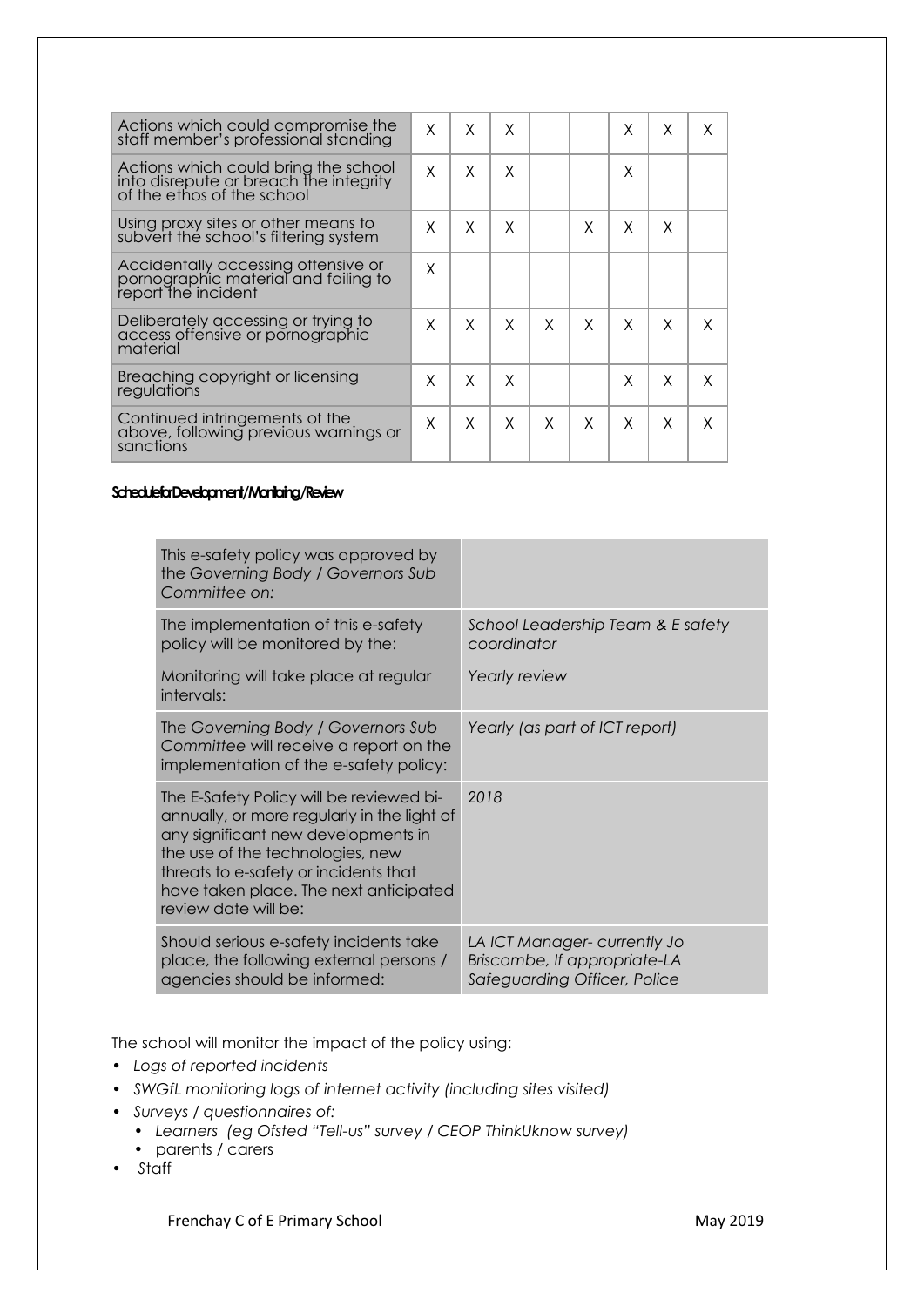| Review date: May 2022 |
|-----------------------|

Frenchay C of E Primary School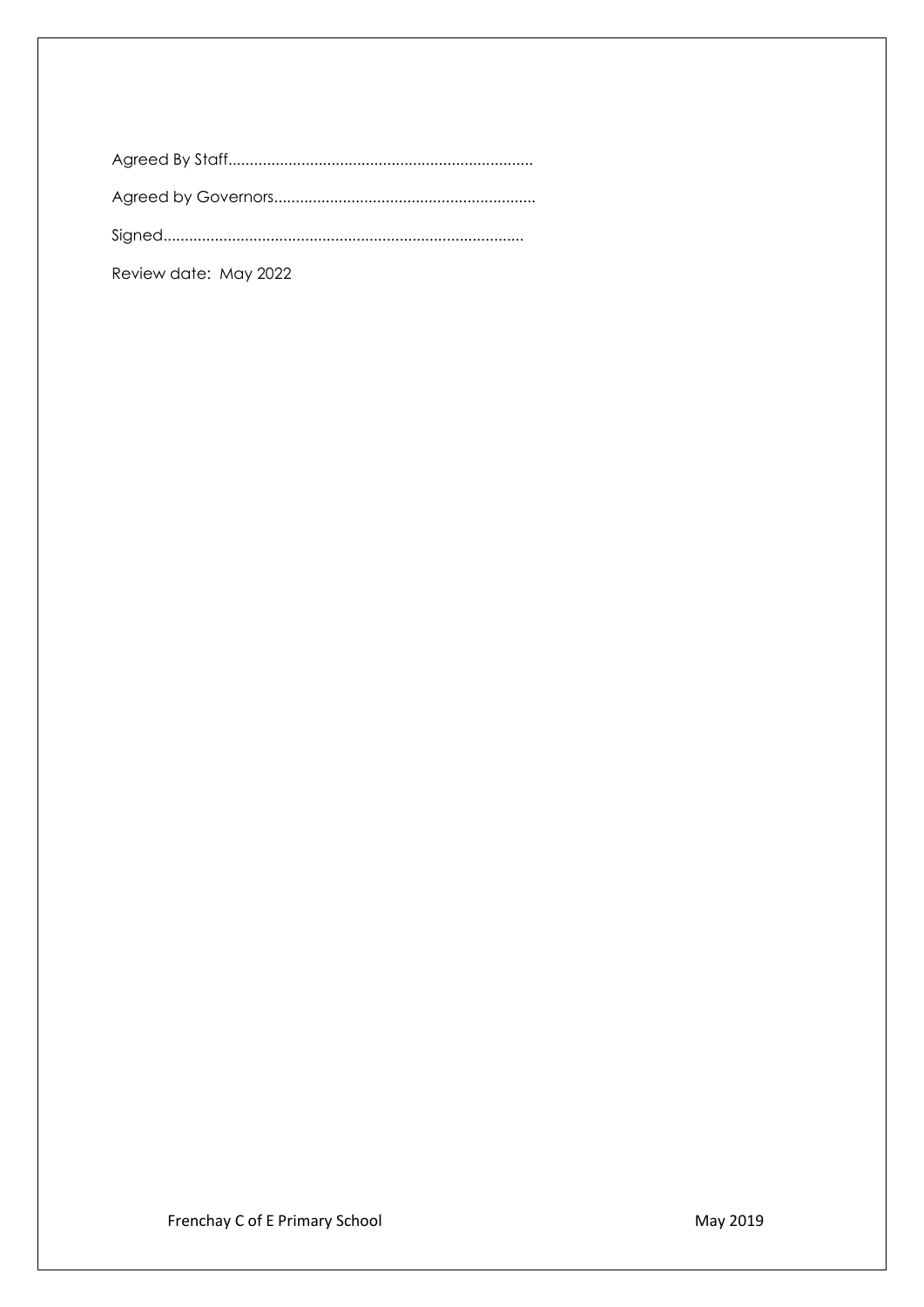# **Appendix 1: Roles and Responsibilities**

| Role               | <b>Responsibility</b>                                                                                                                                                          |
|--------------------|--------------------------------------------------------------------------------------------------------------------------------------------------------------------------------|
| <b>Governors</b>   | Approve and review the effectiveness of the E-Safety Policy and<br>$\bullet$                                                                                                   |
|                    | acceptable use policies                                                                                                                                                        |
|                    | E-Safety Governor works with the E-Safety Leader to carry out regular<br>$\bullet$                                                                                             |
|                    | monitoring of e-safety incident logs, filtering, changes to filtering and then<br>reports to Governors                                                                         |
| Head               | Ensure that all staff receive suitable CPD to carry out their e-safety roles<br>$\bullet$                                                                                      |
| teacher and        | and sufficient resource is allocated.                                                                                                                                          |
| <b>Senior</b>      | Ensure that there is a system in place for monitoring e-safety<br>$\bullet$                                                                                                    |
| Leaders:           | Follow correct procedure in the event of a serious e-safety allegation<br>$\bullet$                                                                                            |
|                    | being made against a member of staff                                                                                                                                           |
|                    | Inform the local authority about any serious e-safety issues including<br>$\bullet$<br>filtering                                                                               |
|                    | Ensure that the school infrastructure / network is safe and secure and that<br>$\bullet$                                                                                       |
|                    | policies and procedures approved within this policy are implemented.                                                                                                           |
| <b>E-Safety</b>    | Lead the e-safety working group and dealing with day to day e-safety<br>$\bullet$                                                                                              |
| Leader:            | issues                                                                                                                                                                         |
|                    | Lead role in establishing / reviewing e-safety policies / documents,<br>$\bullet$                                                                                              |
|                    | Ensure all staff are aware of the procedures outlined in policies<br>$\bullet$<br>Provide and/or brokering training and advice for staff,<br>$\bullet$                         |
|                    | Attend updates and liaising with the LA e-safety staff and technical staff,<br>$\bullet$                                                                                       |
|                    | Deal with and log e-safety incidents including changes to filtering,<br>$\bullet$                                                                                              |
|                    | Meet with E-Safety Governor to regularly to discuss incidents and review<br>$\bullet$                                                                                          |
|                    | the log                                                                                                                                                                        |
|                    | Report regularly to Senior Leadership Team<br>$\bullet$                                                                                                                        |
| Curriculum         | Ensure e-safety is reflected in teaching programmes where relevant e.g.<br>$\bullet$                                                                                           |
| <b>Leaders</b>     | anti bullying, English publishing and copyright and is reflected in relevant<br>policies.                                                                                      |
| <b>Teaching</b>    | Participate in any training and awareness raising sessions<br>$\bullet$                                                                                                        |
| and Support        | Have read, understood and signed the Staff Acceptable Use Agreement<br>$\bullet$                                                                                               |
| <b>Staff</b>       | (AUP)                                                                                                                                                                          |
|                    | Act in accordance with the AUP and e-safety policy<br>$\bullet$                                                                                                                |
|                    | Report any suspected misuse or problem to the E-Safety Co-ordinator<br>٠<br>Monitor ICT activity in lessons, extra curricular and extended school                              |
|                    | activities                                                                                                                                                                     |
| Students /         | Participate in e-safety activities, follow the acceptable use policy and<br>$\bullet$                                                                                          |
| pupils             | report any suspected misuse                                                                                                                                                    |
|                    | Understand that the E-Safety Policy covers actions out of school that are<br>$\bullet$                                                                                         |
|                    | related to their membership of the school                                                                                                                                      |
| <b>Parents and</b> | Endorse (by signature) the Student / Pupil Acceptable Use Policy<br>$\bullet$                                                                                                  |
| carers             | Ensure that their child / children follow acceptable use rules at home<br>$\bullet$<br>Discuss e-safety issues with their child / children and monitor their home<br>$\bullet$ |
|                    | use of ICT systems (including mobile phones and games devices) and the                                                                                                         |
|                    | internet                                                                                                                                                                       |
|                    | Access the school website / Merlin in accordance with the relevant<br>$\bullet$                                                                                                |
|                    | school Acceptable Use Policy.                                                                                                                                                  |
|                    | Keep up to date with issues through school updates and attendance at<br>$\bullet$                                                                                              |
|                    | events                                                                                                                                                                         |
| <b>Technical</b>   | Ensure the school's ICT infrastructure is secure in accordance with Becta<br>$\bullet$                                                                                         |
| Support            | guidelines and is not open to misuse or malicious attack                                                                                                                       |
| Provider           | Ensure users may only access the school network through an enforced<br>$\bullet$<br>password protection policy, where passwords are regularly changed for                      |
|                    | those who access children's data                                                                                                                                               |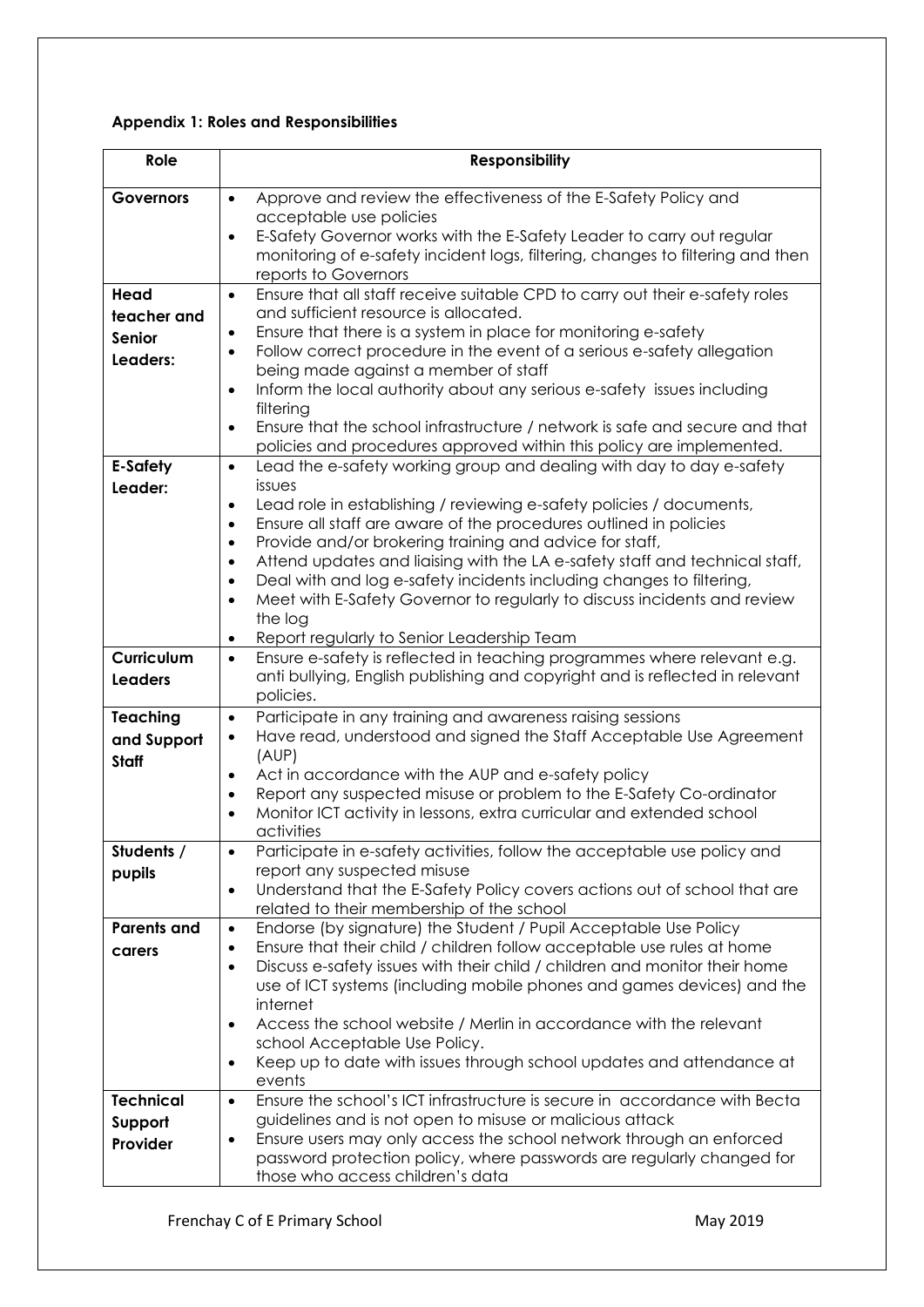|              | Inform the head teacher of issues relating to the filtering applied by the<br>Grid                                                                                                                  |
|--------------|-----------------------------------------------------------------------------------------------------------------------------------------------------------------------------------------------------|
|              | Keep up to date with e-safety technical information and update others<br>as relevant                                                                                                                |
|              | Ensure use of the network is regularly monitored in order that any misuse /<br>$\bullet$<br>attempted misuse can be reported to the E-Safety Co-ordinator for<br>investigation / action / sanction. |
|              | Ensure monitoring software / systems are implemented and updated                                                                                                                                    |
|              | Ensure all security updates / patches are applied (including up to date<br>anti-virus definitions, windows updates) and that reasonable attempts are<br>made to prevent spyware and malware.        |
| Community    | Sign and follow the AUP before being provided with access to school                                                                                                                                 |
| <b>Users</b> | systems.                                                                                                                                                                                            |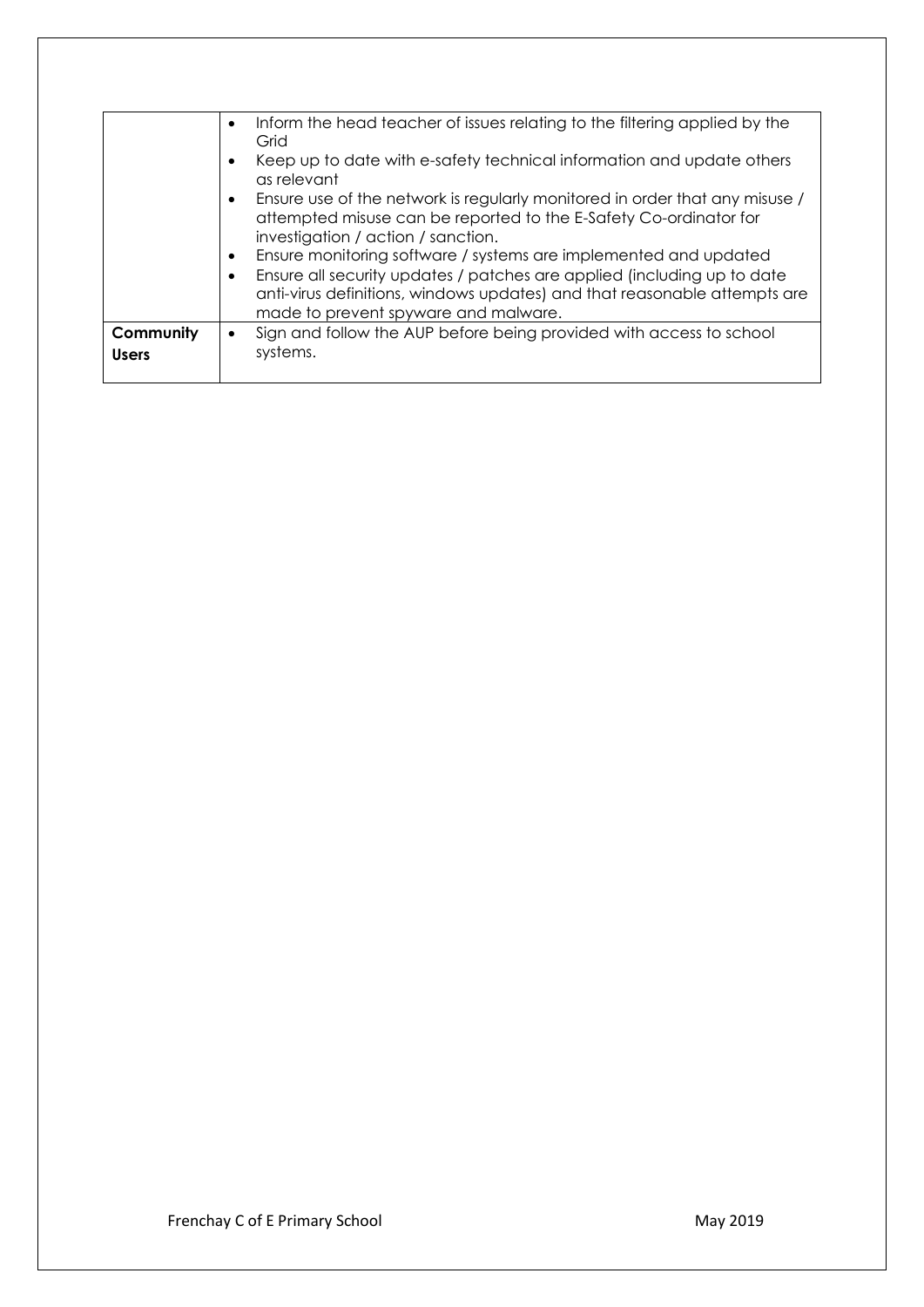### **Appendix 2: Acceptable Use Forms**

#### **Parent / Carer Permission Form**

# **KS2**

I know that my son / daughter has signed an Acceptable Use Agreement and has received, and will continue to receive, online safety education to help them understand the importance of safe use of technology and the internet – both in and out of school.

#### **Early Years/KS1**

I understand that the school has discussed the Acceptable Use Agreement with my son / daughter and that they have received, and will continue to receive, online safety education to help them understand the importance of safe use of technology and the internet – both in and out of school.

As the parent / carer of the above pupil, I give permission for my son / daughter to have access to the internet and to ICT systems at school.

Parent / Carers Name: \_\_\_\_\_\_\_\_\_\_\_\_\_\_\_\_\_\_\_\_\_\_\_\_\_\_\_

Pupil Name: \_\_\_\_\_\_\_\_\_\_\_\_\_\_\_\_\_\_\_\_\_\_\_\_\_\_\_

Key Stage: (EYFS (reception), KS1 or KS2)

#### **Please read and sign the following:**

1. I understand that the school will take every reasonable precaution, including monitoring and filtering systems, to ensure that young people will be safe when they use the internet and systems. I also understand that the school cannot ultimately be held responsible for the nature and content of materials accessed on the internet and using mobile technologies.

2. I understand that my son's / daughter's activity on the systems will be monitored and that the school will contact me if they have concerns about any possible breaches of the Acceptable Use Policy.

3. I will encourage my child to adopt safe use of the internet and digital technologies at home and will inform the school if I have concerns over my child's online safety.

Signed: ………………………………………………………………….. Date: ……………………………………………………………………. I give my permission for my child to be photographed/videoed during school for educational purposes, and understand that these photos/videos might be shown on the school website. Signed: …………………………………………………………… Date: ………………………………………………………………….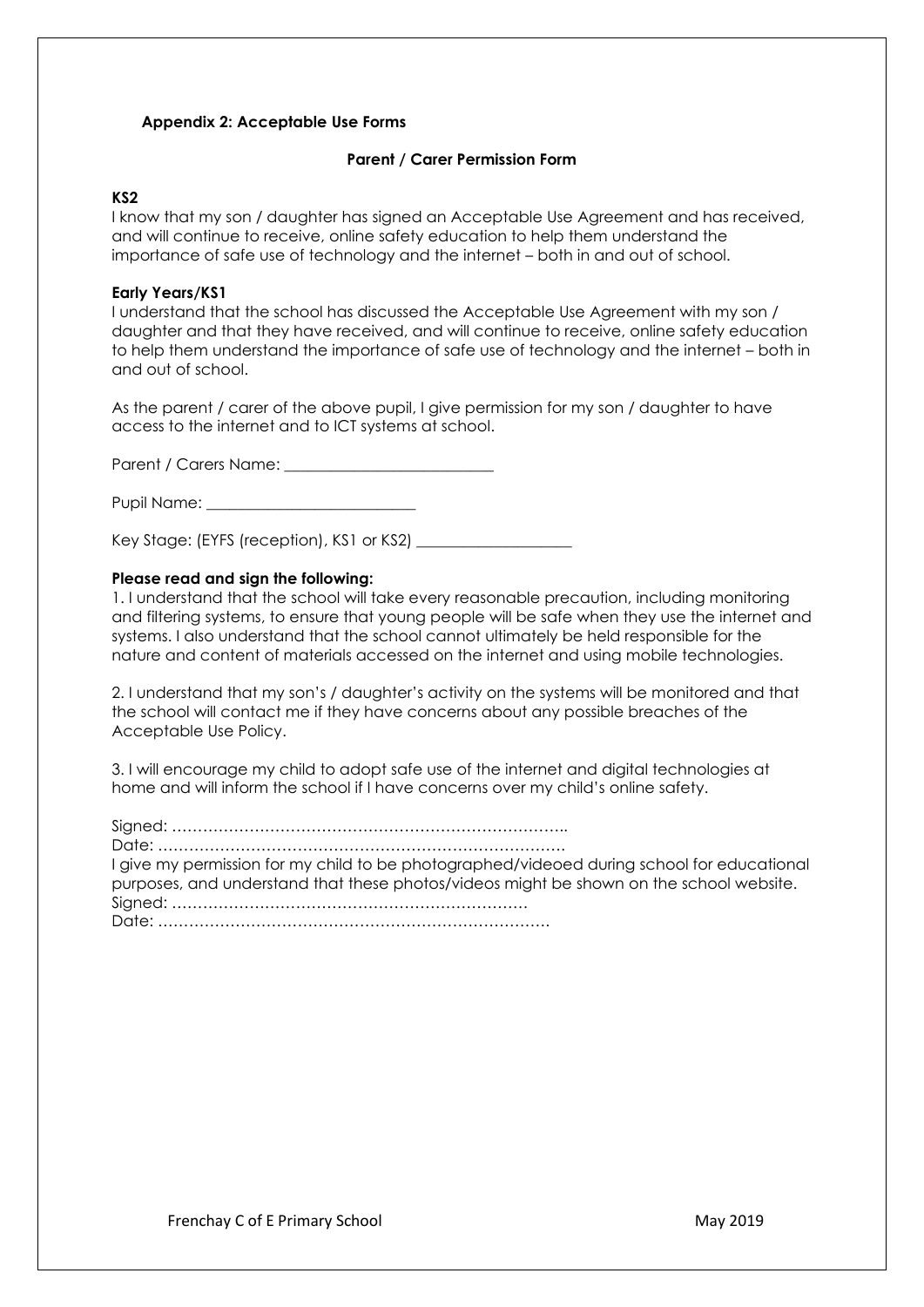# **Pupil Acceptable Use Agreement for Early Years/KS1**

*This is how we stay safe when we use computers:* 

- I will ask my teacher if I want to use the computers or tablets.
- I will follow the teacher's instructions and I will not go onto a different activity.
- I will look after the computers and i-Pads and I will not drop them, or break them.
- I will ask for help from my teacher if I am not sure what to do or if I think I have done something wrong.
- I will tell my teacher if I see something that upsets me on the computer or tablet
- I know that if I break the rules I might not be allowed to use a computer / tablet.

Signed (child) : …………………………………………….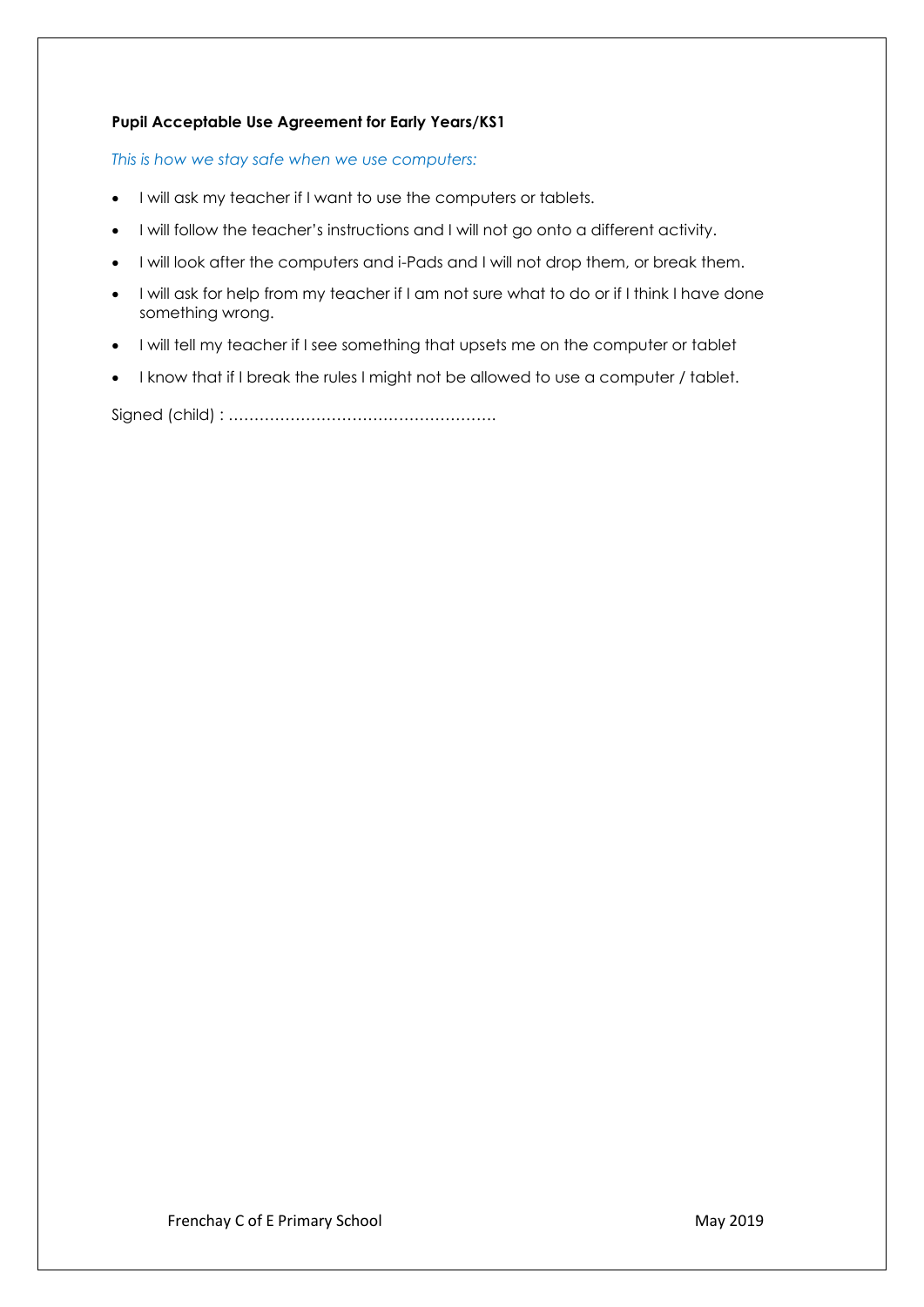# **Pupil Online Acceptable Use Agreement (KS2)**

# **School Policy**

Digital technologies have become integral to the lives of children and young people, both within schools and outside school. These technologies are powerful tools, which open up new opportunities for everyone. These technologies can stimulate discussion, promote creativity and stimulate awareness of context to promote effective learning. Young people should have an entitlement to safe internet access at all times.

### *This Acceptable Use Agreement is intended to ensure:*

- that young people will be responsible users and stay safe while using the internet and other digital technologies for educational, personal and recreational use.
- that school systems and users are protected from accidental or deliberate misuse that could put the security of the systems and will have good access to digital technologies to enhance their learning and will, in return, expect the pupils to agree to be responsible users.

# **ACCEPTABLE USE AGREEMENT**

I understand that I must use school systems in a responsible way, to ensure that there is no risk to my safety or to the safety and security of the systems and other users.

### *For my own personal safety:*

- I understand that FCE will monitor my use of the systems, devices and digital communications.
- I will keep my username and password safe and secure I will not share it, nor will I try to use any other person's username and password. I understand that I should not write down or store a password where it is possible that someone may steal it.
- I will be aware of "stranger danger", when I am communicating on-line.
- I will not disclose or share personal information about myself or others when on-line (this could include names, addresses, email addresses, telephone numbers, age, gender, educational details, money details etc )
- If I arrange to meet people off-line that I have communicated with on-line, I will do so in a public place and take an adult with me.
- I will immediately report any unpleasant or inappropriate material or messages or anything that makes me feel uncomfortable when I see it on-line.

### *I understand that everyone has equal rights to use technology as a resource and:*

- I understand that FCE computers, laptops and tablets, and other computing equipment is only to be used for my education, and that I will not use them for personal things, or play on them, unless I have permission.
- I will not (unless I have permission) make large downloads or uploads that might take up internet capacity and prevent other users from being able to carry out their work.
- I will not use FCE computers, laptops or tablets for on-line gaming, on-line gambling, internet shopping, file sharing, or video broadcasting (eg YouTube), unless I have the permission of my teacher to do this.

#### *I will act as I expect others to act toward me:*

• I will respect others' work and property and will not access, copy, remove or otherwise alter any other user's files, without the owner's knowledge and permission.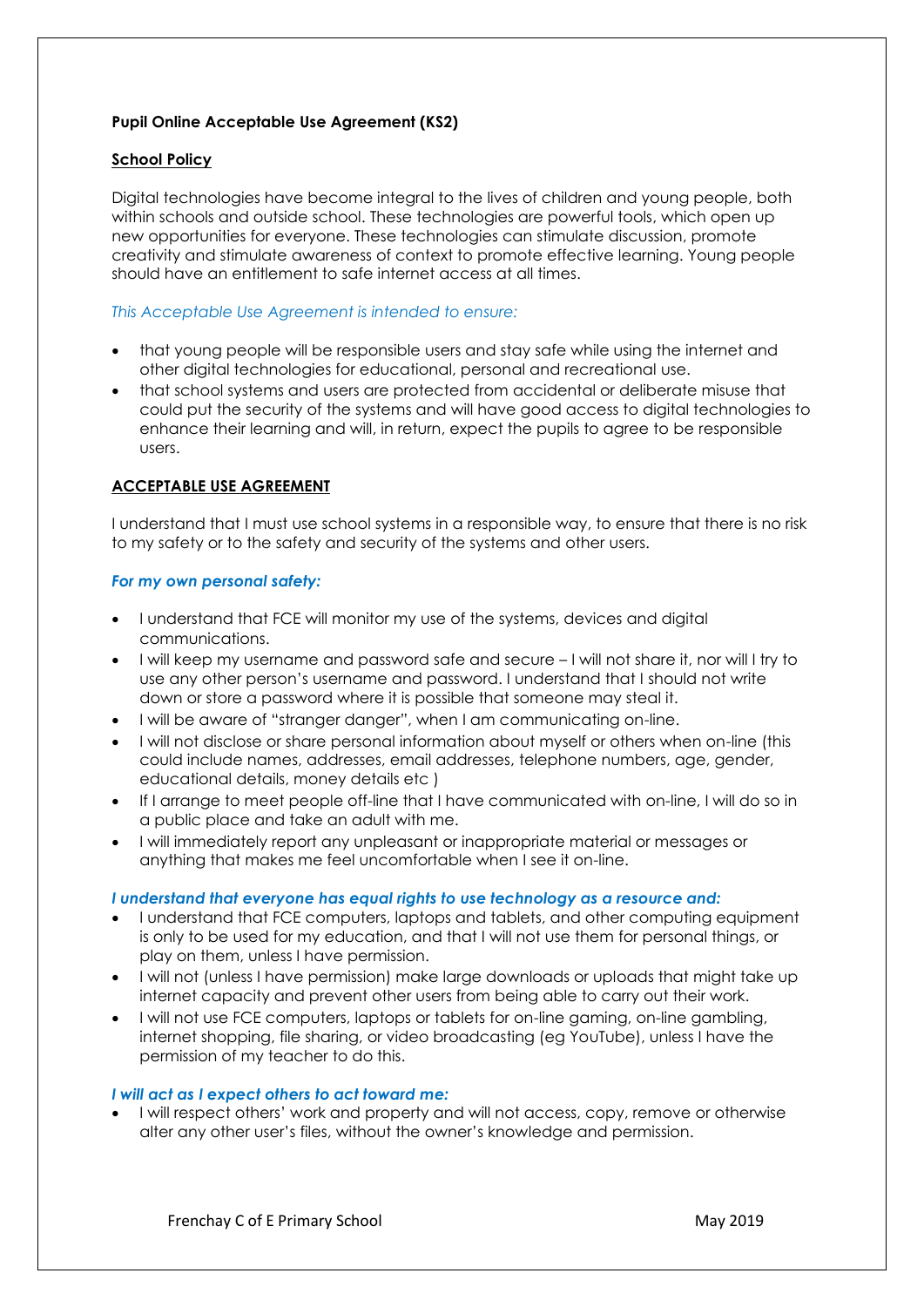- I will be polite and responsible when I communicate with others, I will not use strong, aggressive or inappropriate language and I appreciate that others may have different opinions.
- I will not take or distribute photos of anyone on the tablets without their permission.
- I know that the school must have filtering and monitoring systems in place, and I will not by-pass these in any way at all.
- I will only use my own personal devices (mobile phones / USB devices etc.) in school if I have permission. I understand that, if I do use my own devices in the school, I will follow the rules set out in this agreement, in the same way as if I was using school equipment.
- I will not upload, download or access any materials which are illegal or inappropriate or may cause harm or distress to others. I will not use any programmes or software that might allow me to bypass the filtering / security systems in place.
- I will immediately report any damage or faults involving equipment or software, however this may have happened.
- I will not use the school equipment to access any social media sites (e.g. Facebook, Snapchat, Instagram, etc), unless I have my teacher's permission.
- I will not install programmes on school computers, laptops or tablets, nor will I alter computer settings without my teacher's permission.

# *When using the internet for learning or play, I know that:*

• I should make sure that I have permission to use the any pictures/photos or text which I paste into my own work.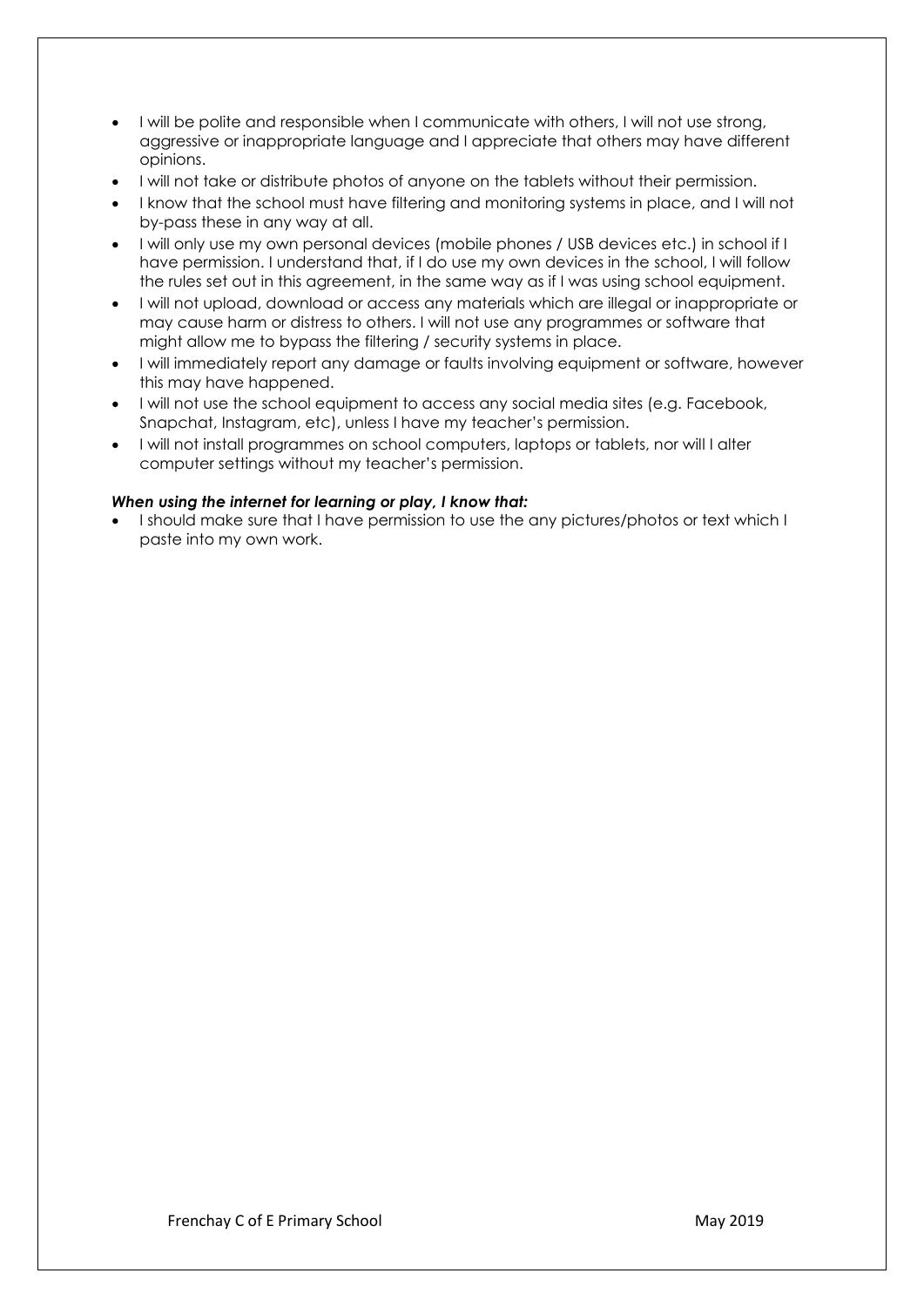• Where work is protected by copyright, I will not download copies (especially music and videos).